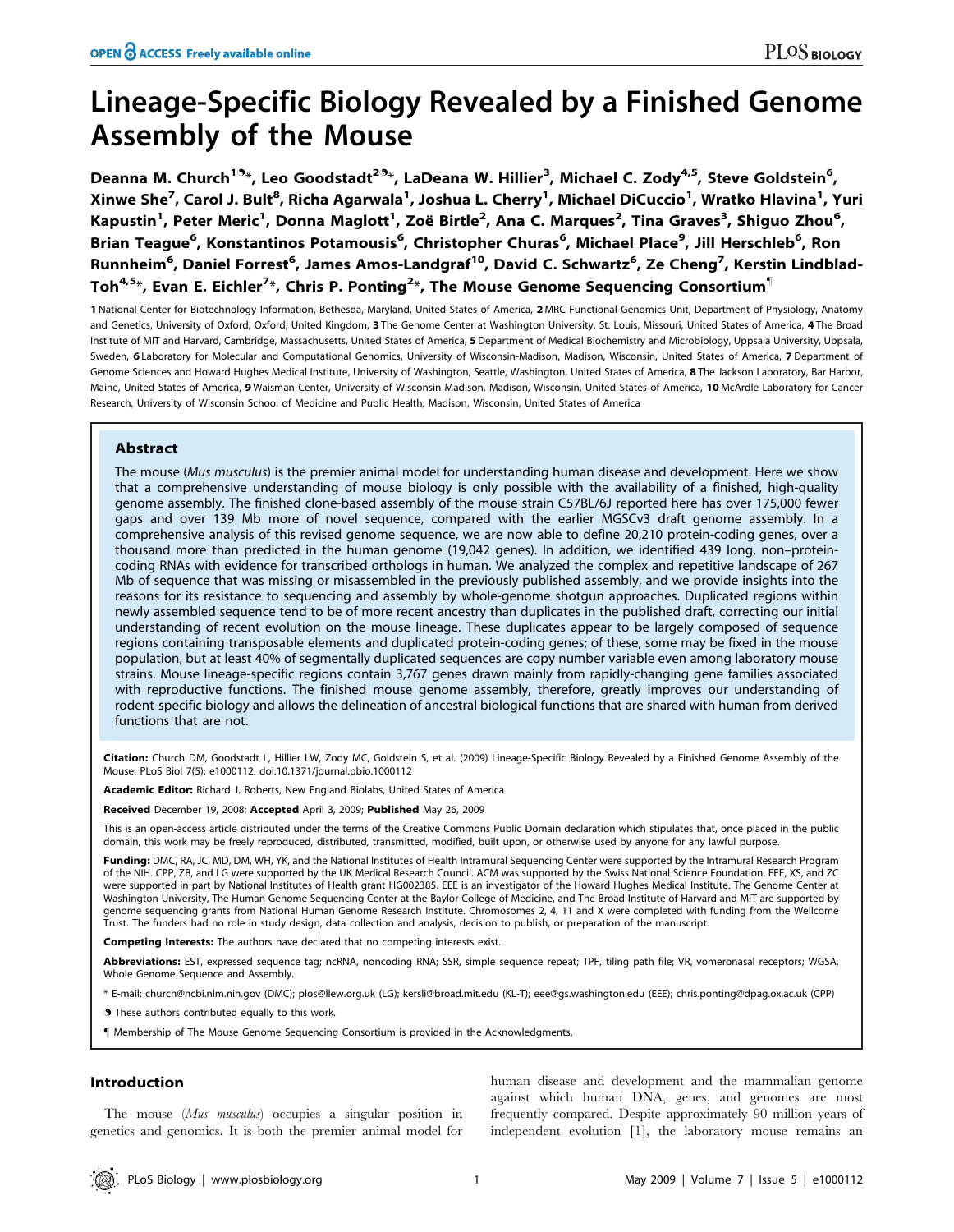## Author Summary

The availability of an accurate genome sequence provides the bedrock upon which modern biomedical research is based. Here we describe a high-quality assembly, Build 36, of the mouse genome. This assembly was put together by aligning overlapping individual clones representing parts of the genome, and it provides a more complete picture than previous assemblies, because it adds much rodentspecific sequence that was previously unavailable. The addition of these sequences provides insight into both the genomic architecture and the gene complement of the mouse. In particular, it highlights recent gene duplications and the expansion of certain gene families during rodent evolution. An improved understanding of the mouse genome and thus mouse biology will enhance the utility of the mouse as a model for human disease.

excellent model for many human phenotypes and thus is critical to the study of human disease and mammalian development. Its small size and rapid breeding cycle are of immense practical utility, and the mature mouse genetics system, with hundreds of inbred lines, allows phenotypic consequences of sequence variation to be inferred [2].

Given the critical role of the mouse as a model organism, it is particularly important to separate shared ancestral characteristics that have been conserved in the mouse and human since their divergence from derived characteristics that are unique to either lineage. Mouse and human genes whose coding sequences have scarcely changed since the last common ancestor and that have remained unduplicated in each lineage are the most likely to have retained their ancestral functions. In contrast, genes that have duplicated along the rodent lineage may contribute to derived traits that are less relevant to human biology, and are thus less appropriate models of human physiology and disease.

Genomic duplication and divergence is a primary source of functional innovation [3]. Recent gene duplicates are highly sequence-similar and are expected to be embedded within segmentally duplicated regions of the genome (defined as DNA segments greater than 1 kb showing  $>90\%$  sequence identity [4]). Approximately 40% (50 Mb) of segmentally duplicated sequences are known to be copy number variable among laboratory strains [5], whereas the remainder appears to have been fixed, either by genetic drift or by positive selection when the duplicated genes provide a selective advantage [6,7]. Past episodes of positive selection upon codon substitutions can be inferred from evolutionary analyses of segmentally duplicated and lineage-specific genes [8–10].

In late 2002, we published a draft mouse genome assembly, referred to as the MGSCv3, of a single, inbred strain (C57BL/6J, or ''B6'') [11]. This publication marked a watershed in mammalian genetics and genomics, as it allowed the first genomic comparisons between mouse and human. It also represented the first publicly funded mammalian genome project using Whole Genome Sequence and Assembly (WGSA). This approach, or variations of it, has since been the primary method for producing most mammalian genomes [12–16] (Figure 1).

Despite the great utility of the initial MGSCv3 assembly, the draft genome contained over 176,000 gaps and included entire regions whose positions and/or orientations in the assembly now appear to have been in error. The most serious issue to the use of the MGSCv3 is its almost complete lack of highly sequence-similar and recently segmentally duplicated regions [17,18]. It was our principal concern that missing segmental duplication-rich regions

of the draft assembly might harbour large numbers of rapidly evolving genes whose identification might illuminate mousespecific biology. Only by accounting for these missing genes could we obtain a comprehensive understanding of the biology that distinguishes these two species. Given this, it has been a goal of the international consortium to produce a mouse genome assembly of coverage and quality comparable to that of the human genome described in 2004 [19]. Although it was anticipated that the effort and expense required for producing such an assembly via a clonebased approach would be substantial, this would be justified by the increased fidelity, and thus utility, of the higher quality genome assembly to the biomedical research community.

Here we report the completion of this effort and present a highquality, largely finished clone-based genome assembly of the C57BL/6J strain of mouse, here referred to as Build 36. This new assembly includes 267 Mb of sequence (Protocol S1) that was either missing or misassembled, much of which consists of repetitive and segmentally duplicated sequence (4.94% of the genome). Over 175,000 gaps in MGSCv3 have been closed, and genome-wide continuity has improved accordingly, with scaffold N50 lengths (the scaffold length in which at least half of the bases of the assembly reside) increasing from 17 Mb to 40 Mb.

The availability of finished sequence for human, and now mouse, enables more-complete surveys of protein-coding genes in both species. We now estimate that mouse and human reference genomes contain 20,210 and 19,042 protein-coding genes, respectively. The number of mouse genes had been missing or substantially disrupted in the previous MGSCv3 assembly is 2,185. The majority of these arise from rodent lineage-specific duplications, often (61%) embedded within segmentally duplicated regions that were recalcitrant to WGSA. Many of these mousespecific genes may contribute to rodent-specific functions and, with their inclusion in the assembly, are now available for further investigation.

## Results

#### Build 36 Assembly

The mouse genome assembly (Build 36; Box 1) shows marked improvements over the MGSCv3 (Table 1) (Tables S1, S2, S3, S4, S5 and S6 in Protocol S1), with an increased amount of ordered and oriented sequence placed on a chromosome (2.58 Gb in the MGSCv3 versus 2.64 Gb in Build 36) and increased base level accuracy due to the addition of clone-based finished sequence (Figure 2) (Table S3a–S3c in Protocol S1). Scaffold continuity, as measured by the N50, is also dramatically improved, with an N50 of 40.3 Mb in Build 36 compared to an N50 of 17.8 Mb in the MGSCv3. In addition, the number of gaps in Build 36 is reduced by over 140-fold when compared to the MGSCv3 (Table 1) (Tables S4 and S5 in Protocol S1). Evidence (Box 1) indicates that Build 36 is a high-quality assembly that covers  $>99\%$  of the C57BL/6J genome (assuming a 2.66-Gb genome size; see Protocol S1). Although many of the problematic regions identified in these analyses have been corrected in a subsequent Build 37 (the current public build, see Box 1 and Protocol S1), a few regions remain under review and will be addressed in forthcoming assemblies. Improvements to the assembly are evident at a fine scale in the spanning of previous gaps and inclusion of locally duplicated sequences. However, at a larger scale, the genome structure remains basically unchanged from MGSCv3, and conserved syntenic relationships to human inferred from the two assemblies have remained essentially unaltered (Figure 3).

We identified a total of 334 chromosomal breakpoint intervals between human and mouse and refined the breakpoints to an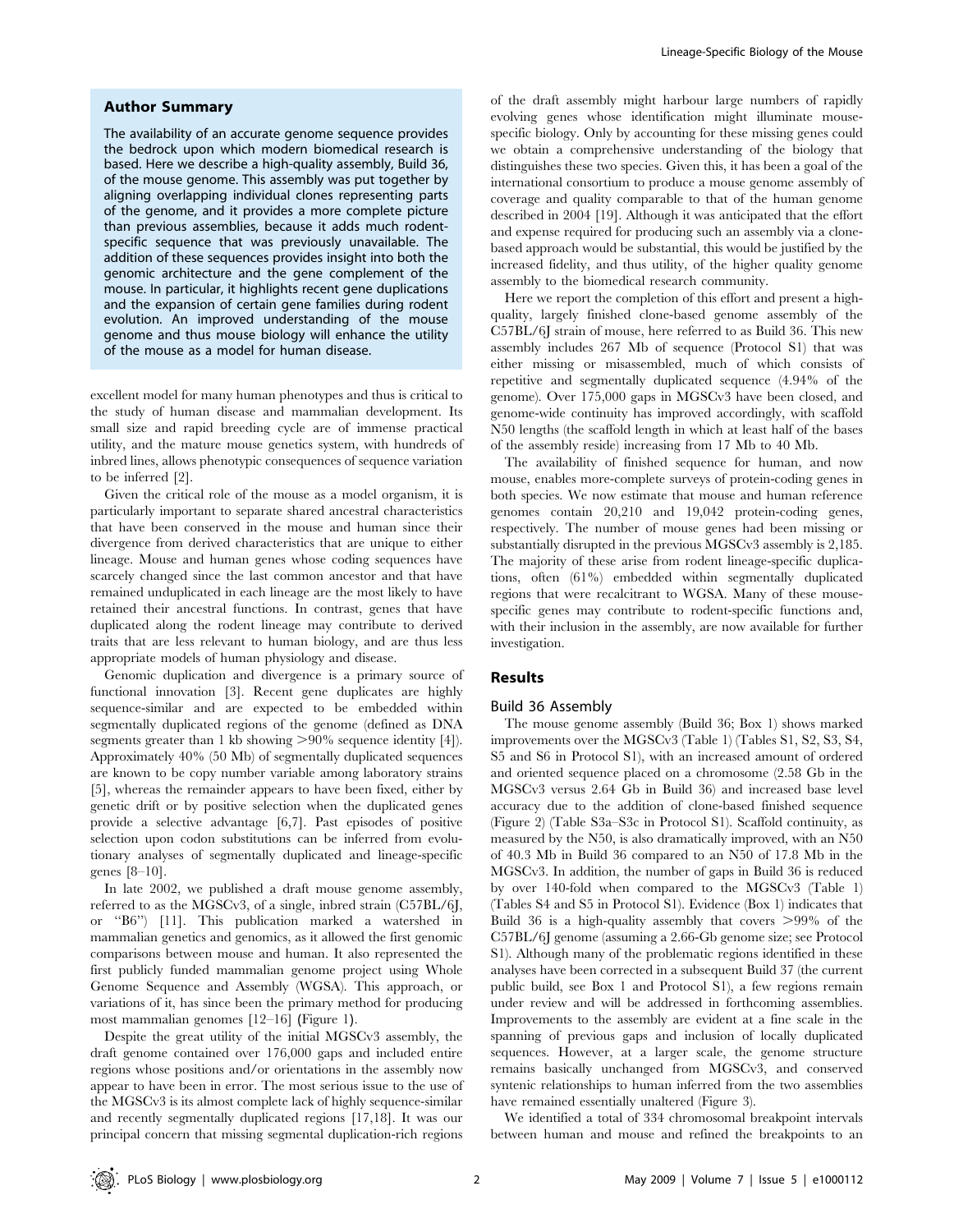

Figure 1. Graphical representation of the two sequencing strategies used for mouse. A careful cost/benefit analysis must be performed when approaching a genomic sequencing project. If lineage-specific biology is important, clone-based finishing of some form will be required.

average interval length of 335 kbp. We found that 50% (167/334) of the breakpoints and that 28.7% by base pair (32.2/111.9 Mbp) intersected with segmental duplications. This 6-fold enrichment is significant ( $p<0.0001$ ) by simulation ( $n = 10,000$  replicates). Using data from rat, mouse, and human, we further categorized the breakpoint intervals as mouse-specific  $(n = 18)$ , contiguous with rat  $(n=276)$ , or ambiguous  $(n=40)$ . The latter category frequently shared only one of the two breakpoints between mouse and rat, suggestive of breakpoint reuse [20]. While all three categories are significantly enriched in segmental duplications, we found the majority of mouse-specific breakpoints (16/18 or 89%) and ambiguous rat–mouse (37/40 or 93%) breakpoints harbored

doi:10.1371/journal.pbio.1000112.g001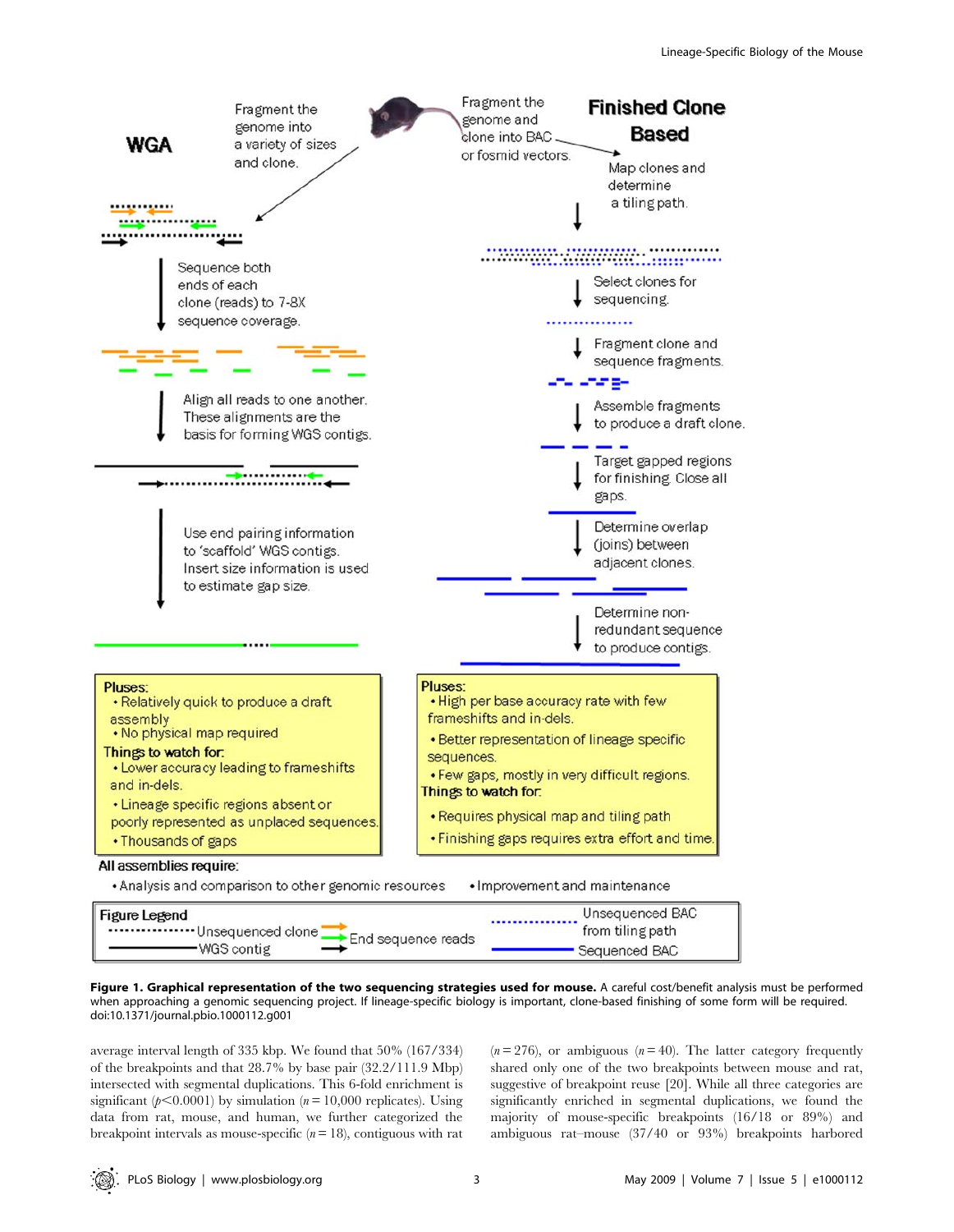#### Box 1. Assembly Production and Quality Assurance

The mouse genome assembly (Build 36) was produced largely as described previously [19] but with some variations in methodology and standards (Protocol S1). The availability of a high-quality WGS assembly was essential in providing a framework for the clone-based assembly. Nevertheless, over 7% of the bases found in the finished clone sequences failed to align to the MGSCv3. Unaligned sequence contributed from approximately 4% for Chromosome 11 to 18% for the X chromosome (Protocol S1: Alignments)). Tables S1, S2, S3, S4 and S5 in Protocol S1 provide assembly statistics, stratified by chromosome, for both Build 36 and the subsequent Build 37, which was produced after the analysis performed here. While this analysis led to improvements in Build 37, the changes in this build are not expected to drastically alter the conclusions of the analysis presented in this manuscript. The main differences between Build 36 and Build 37 are the incorporation of an additional 8.3 Mb of sequence onto the assembled chromosomes and 44.7 Mb of sequence as unplaced sequence. During the course of analyzing Build 36, a number of scaffolds that were unplaced in the MGSCv3 were found to contain sequences not represented in Build 36. In all cases, these sequences contained protein-coding genes. While many of these can be associated with a chromosome, the exact order and orientation is unknown. However, because of the missing gene sequences, we thought it was important to release Build 37 with these sequences included. Work is ongoing to both place these sequences in the correct location on the chromosome and to identify clone-based sequences to represent them. Although statistics are provided for the Y chromosome, analysis of this chromosome will not be discussed here, because it remains a separate project that will be described at a later date.

segmental duplications. These data strongly support the now longstanding observation that chromosomal rearrangements preferentially associate with regions enriched with duplicated sequences [18,21–23].

## Newly Assembled Genomic DNA Consists Mostly of Lineage-Specific Sequence

The revised Build 36 assembly contains 139 Mb of sequence that could not be aligned against, and thus appears to have been absent from, the previous MGSCv3 draft assembly. 108 Mb (77%) of this sequence consists of 119,000 repetitive elements (Table S7 in Protocol S1); this was expected because highly sequence-similar repetitive sequences are particularly difficult to resolve using WGSA [24,25]. One-third (45.2 Mb; 33%) of this newly incorporated repetitive sequence is derived from the most abundant mouse repeat, LINE1. These newly identified LINE1 copies have, on average, a markedly lower divergence from the consensus (mean 4.5%, as reported by RepeatMasker) than those that align completely to the previous MGSCv3 sequence (mean 9.4%). Hence they tend to have been inserted more recently in the mouse lineage. Insertions of LINE1s are clearly ongoing because they are known to be responsible for 10–15% of deleterious mutations [26,27].

Eighty percent of sequence added or corrected in the mouse genome assembly consists of segmentally duplicated regions or interspersed repeats. Most of these have now been ordered and oriented on a chromosome (Figure 4 and Protocol S1). The large amount (126 Mb; 4.94%) of segmentally duplicated sequence in the mouse genome was unexpected, because the initial MGSCv3 However, the authors have generously provided the scientific community with data prior to publication (J. Alfoldi, personal communication).

To assess the accuracy of Build 36, the genome assembly was compared to several independent sources of data including a linkage map [81], a radiation hybrid map [82], and sequences (genomic and transcript based) not used to generate the assembly [83]. In all cases, the discrepancy rate was very low, indicating that Build 36 is a high-quality and high-coverage genome assembly (Protocol S1). This project was the first to use an optical map to assess the assembly and to disambiguate problematic regions. We assembled a genome-wide SwaI restriction map of the C57BL/6J mouse genome using single-molecule ordered restriction maps obtained from the optical mapping system [84–86]. This optical map showed 99% concordance with the restriction endonuclease digest pattern predicted by the genome assembly. We identified 423 discordant sites which were manually evaluated; in 95 cases, the optical map was judged to be correct, in 220 cases the sequence as determined to be correct and the remaining 108 cases were ambiguous (Protocol S1). The optical map provided critical data for clone placement in several repetitive regions, such as the beta-defensin region on mouse chromosome 8 (Figure S66 in Protocol S1), as well as providing evidence for clone order in regions where there was little other information, such as some pericentromeric regions. In addition, the optical map covers roughly two-thirds of the 103 unspanned gaps in Build 36 (Protocol S1: Comparison of Optical Map to Build 36 (pdf)) and will be used in future builds to provide more accurate gap estimates.

assembly contained virtually no  $\langle 0.1\% \rangle$  such sequence [4], and what was there in MGSCv3 resided in a large pool of unplaced sequences. When evaluating the segmental duplication content of Build 36, we used an assembly-independent approach [17] to validate 85–91% of long  $(\geq 10 \text{ kb})$  and highly similar (94–99%) duplications. Nevertheless, some virtually identical  $(>99\%)$  duplications remained as artefacts in the assembly, because these exhibited slightly lower rates of validation (82%), and further work will be required to resolve them. Of critical importance, with the addition of the new data in Build 36, segmental duplications in the mouse thus are now seen to occupy a similar proportion of the genome as they do in human. However, they are overwhelmingly intrachromosomal, with a high prevalence of tandem duplication, whereas human segmental duplications are often interchromosomal [17].

This is partially addressed in [5], but we elaborate further. When one compares the divergence of segmental duplications between the mouse (Build 36) and human genome assemblies (Build 36), there are some notable differences. For example, the majority of human intrachromosomal segmental duplications show high sequence identity (98.5–99.5% with a mode at 99% sequence identity). In contrast, the pairwise sequence identity distribution for mouse segmental duplications shows a much more bell-shaped distribution with a clear mode around 95%. These findings are consistent with a burst of intrachromosomal segmental duplications in the human–great ape lineage as recently discussed [28], and indicate that perhaps intrachromosomal segmental duplications have a more ancient origin in the mouse. There are, however, some important caveats. First, it is likely that highidentity duplications in the human genome assembly have been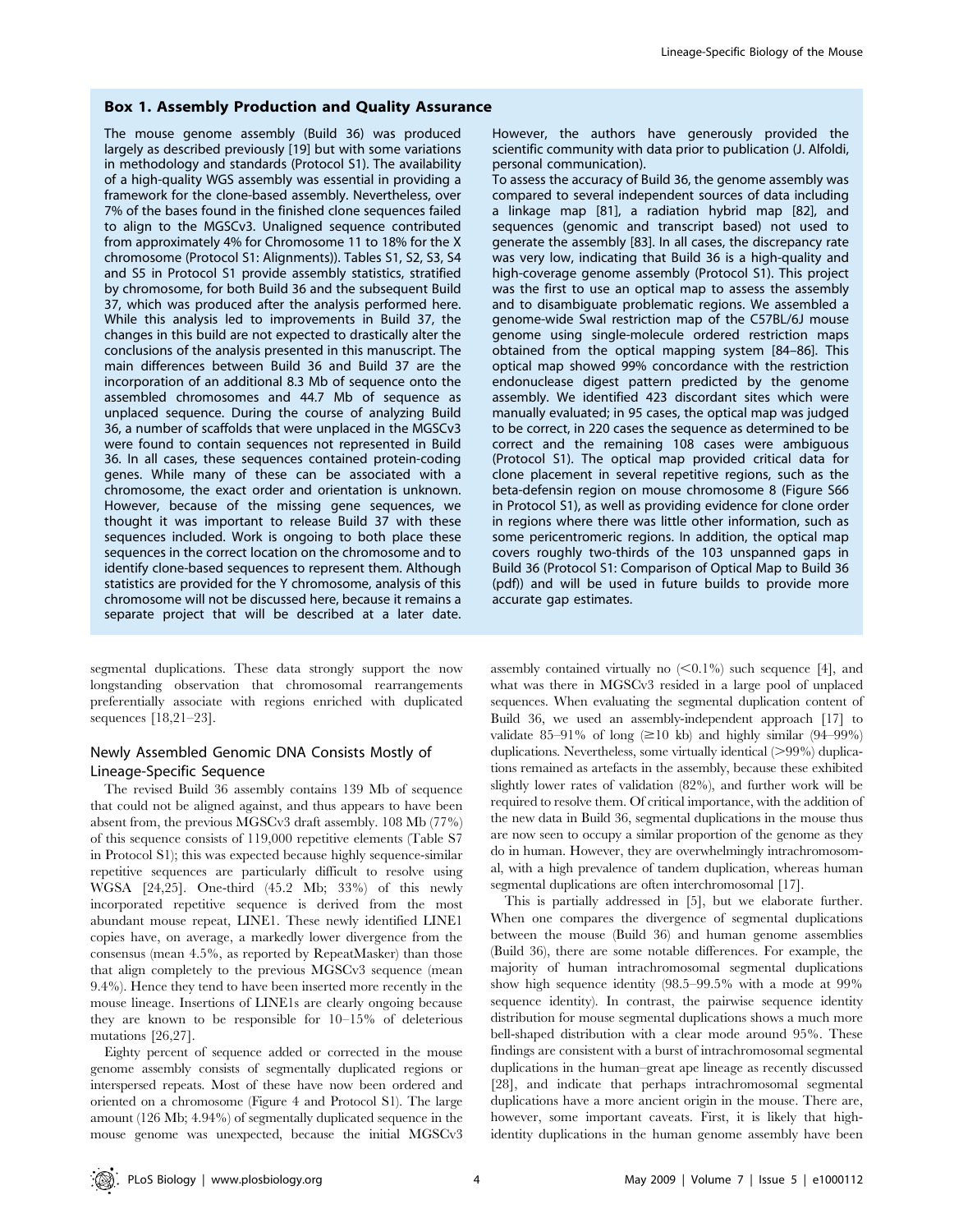

Figure 2. Graphical representation of sequence composition. Chromosomes are drawn to scale, with MGSCv3 to the left (green) and Build 36 to the right (purple). A female mouse provided the DNA for the MGSCv3, so no Y chromosome was available for this assembly. doi:10.1371/journal.pbio.1000112.g002

better resolved because of the larger and longer effort in its finishing—as such, we posit that we are underestimating the highest-identity segmental duplications in the mouse genome. Second, the substitution rate for rodents is significantly higher than primates, so if divergence is used as surrogate for evolutionary age, this adjustment must be taken to account. Finally, this pattern is true for C57BL6, but the pattern in wild-type mice under strong natural selection may differ significantly. Estimating differences in timing of segmental duplications is particularly tricky in the absence of comparative sequence data of more closely related rodent genomes.

## Mouse and Human Protein-Coding Gene Repertoires

The Build 36 assembly contains many genes that were absent, truncated, incomplete, or misassembled in the initial draft MGSCv3 genome sequence. As we describe below, the vast majority of these genes reside in segmentally duplicated regions. Using gene predictions for human and mouse from both NCBI [29] and Ensembl [30], we retained only those that were conserved either within or between the two species. Gene models were assessed for their reliability by: (i) comparing the exon boundaries in alignments of predicted orthologous and paralogous genes, (ii) considering whether mouse and human homologues lay within regions of conserved synteny, and (iii) automatically inspecting genes for reading frame disrupting mutations [31]. Homologues generated by retrotranspositions since the human–mouse divergence lack conserved exon boundaries and mostly lie outside of syntenic regions, and thus could be assigned as likely pseudogenes.

This process identified 20,210 high-quality protein-coding gene models in mouse and 19,042 such models in the human genome (Protocol S1, section: Protein Coding Genes and Gene Families). This number of reliable human genes is very much lower than initial reports [11,19], yet it compares well with three more recent estimates [32–34]. The marked discrepancy between mouse and human gene counts results mainly from contrasting rates at which these lineages have acquired gene duplicates, as we shall discuss below. The revised proportions of protein-coding sequence in the euchromatic sequence of the mouse and human genome assemblies are now found to be 1.27% (33.5 Mb out of 2.64 Gb) and 1.06% (32.6 Mb out of 3.08 Gb), respectively, rather than the approximately 1.5% often quoted.

#### 1:1 Orthologs

Simple 1:1 orthologs correspond to genes that have remained intact and unduplicated since the last common ancestor of mouse and human. Using a recently developed phylogenetic approach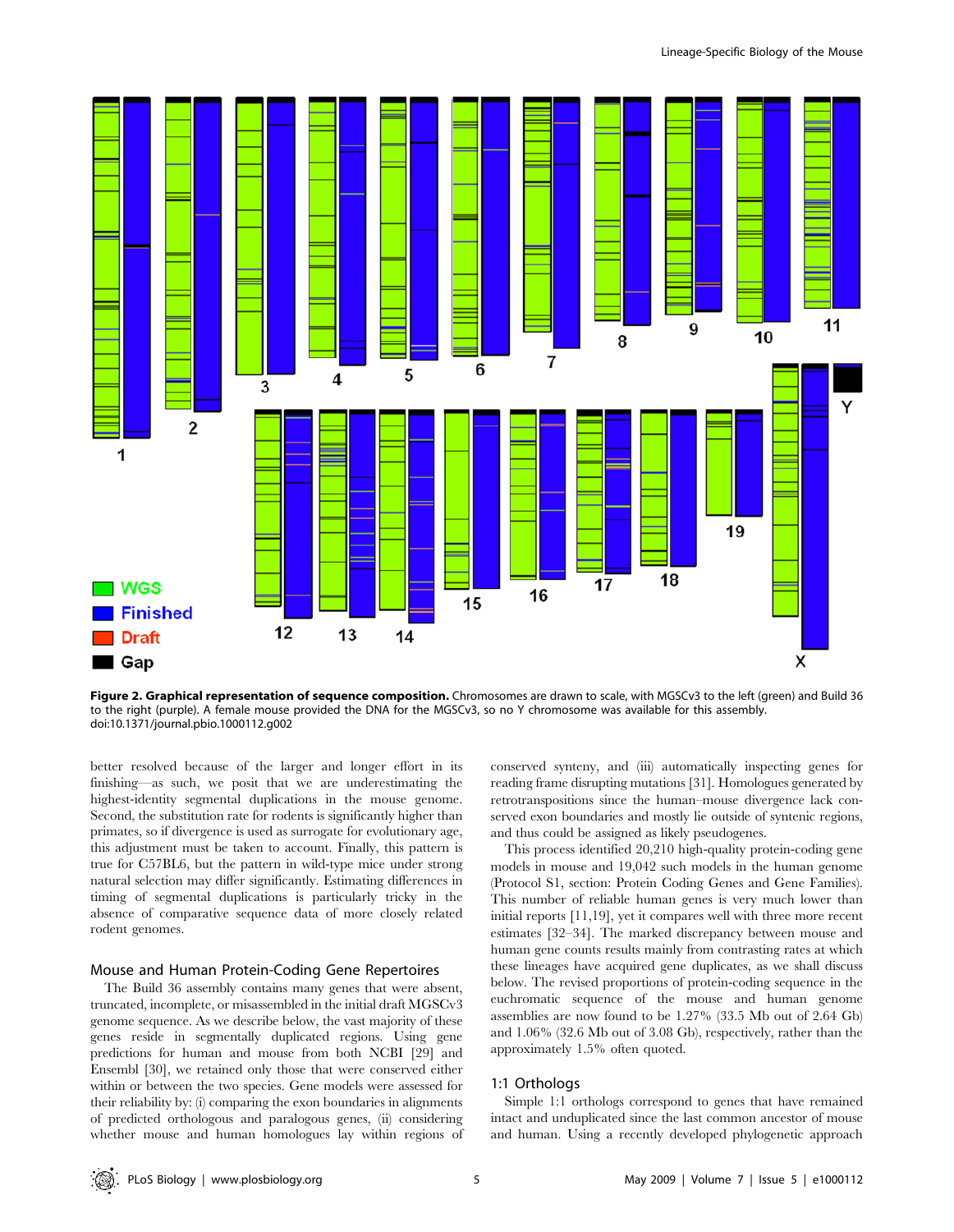

Figure 3. A graphical representation of conserved synteny relationships. The chromosomes of human Build 36 are painted with segments of conserved synteny ≥300 kb long with mouse MGSCv3 (left) and Build 36 (right). Colors indicate mouse chromosomes (see legend bottom right), while lines indicate orientation (top left to bottom right is direct, top right to bottom left is inverted). White regions are not covered by alignments forming a segment ≥300 kb. Red triangles are human centromeres. Note that all undirected blocks (regions of identical color) are identical between the two mouse builds except a region at the centromere of human Chromosome 9, which is itself an artifact in the MGSCv3 map. However, several areas of orientation change, some quite small, can be seen. doi:10.1371/journal.pbio.1000112.g003

[32], we could identify 15,187 human and mouse genes in simple 1:1 orthologous relationships, representing 75% of mouse and 80% of human genes. By comparison, the original survey of genes from the draft MGSCv3 assembly was only able to clearly identify 58% (12,845 out of 22,011) of mouse genes as having 1:1 orthologs in the human genome [11]. Simple 1:1 orthologs exhibited median nucleotide and amino acid identities of 85.3% and 88.2%, respectively. These mouse and human genes differed by a median of 0.58 synonymous substitutions at synonymous sites  $(d_s)$ , and had a median ratio of nonsynonymous to synonymous substitutions  $(d_N/d_S)$  of 0.095 (Table 2).

Only eight mouse genes with 1:1 orthologs in human were entirely absent from the initial MGSCv3 assembly (see Table S8 in Protocol S1); a further 13 single-copy gene models in mouse that

Table 1. Changes from MGSCv3 to Build 36 assemblies.

have been duplicated on the human lineage were also missing from MGSCv3. Nevertheless, 825 1:1 orthologs were substantially disrupted in MGSCv3: at least 25% of their exonic sequence was absent from or misplaced in the draft MGSCv3 assembly (see Materials and Methods and Protocol S1). The exonic sequences of another 3,439 1:1 orthologs were also affected by missing or misassembled sequence, albeit less drastically (see Material and Methods and Protocol S1). In total, 30% of all gene models in Build 36 would have been disrupted to some extent by errors in the MGSCv3 assembly.

#### Mouse (C57BL/6J)-Specific Genes

It is thus clear that while MGSCv3 had provided a largely faithful representation of unduplicated 1:1 orthologs, Build 36

| l Parameter                                         | MGSCv3                | <b>Build 36</b> |
|-----------------------------------------------------|-----------------------|-----------------|
| <b>Assembled Genome</b>                             | 2.685 Gb              | 2.661 Gb        |
| Non-N genome size                                   | 2.475 Gb              | 2.567 Gb        |
| <b>Unplaced sequence</b>                            | 103.9 Mb              | 17.1 Mb         |
| N50                                                 | 17.8 Mb               | 40.3 Mb         |
| <b>Number of gaps</b>                               | 176,507               | 1,218           |
| % Segmental Duplicated sequence                     | < 0.1%                | 0.0494          |
| Interspersed repeats                                | 1.046 Gb              | 1.118 Gb        |
| <b>LINE1</b>                                        | 460.1 Mb              | 505.3 Mb        |
| <b>Number of Gene Models</b>                        | $22,011^a$            | 20,210          |
| Number of Unplaced Gene Models                      | n/a                   | 191             |
| Number of identified 1:1 orthologs with human genes | $12,845^{\circ}$      | 15,187          |
| % coding                                            | $1.25\%$ <sup>a</sup> | 1.27%           |
| % utr                                               | $0.48\%$ <sup>a</sup> | 0.87%           |

aValues for MGSCv3 protein-coding genes are taken from the gene catalogue used in the draft mouse genome publication [3]. doi:10.1371/journal.pbio.1000112.t001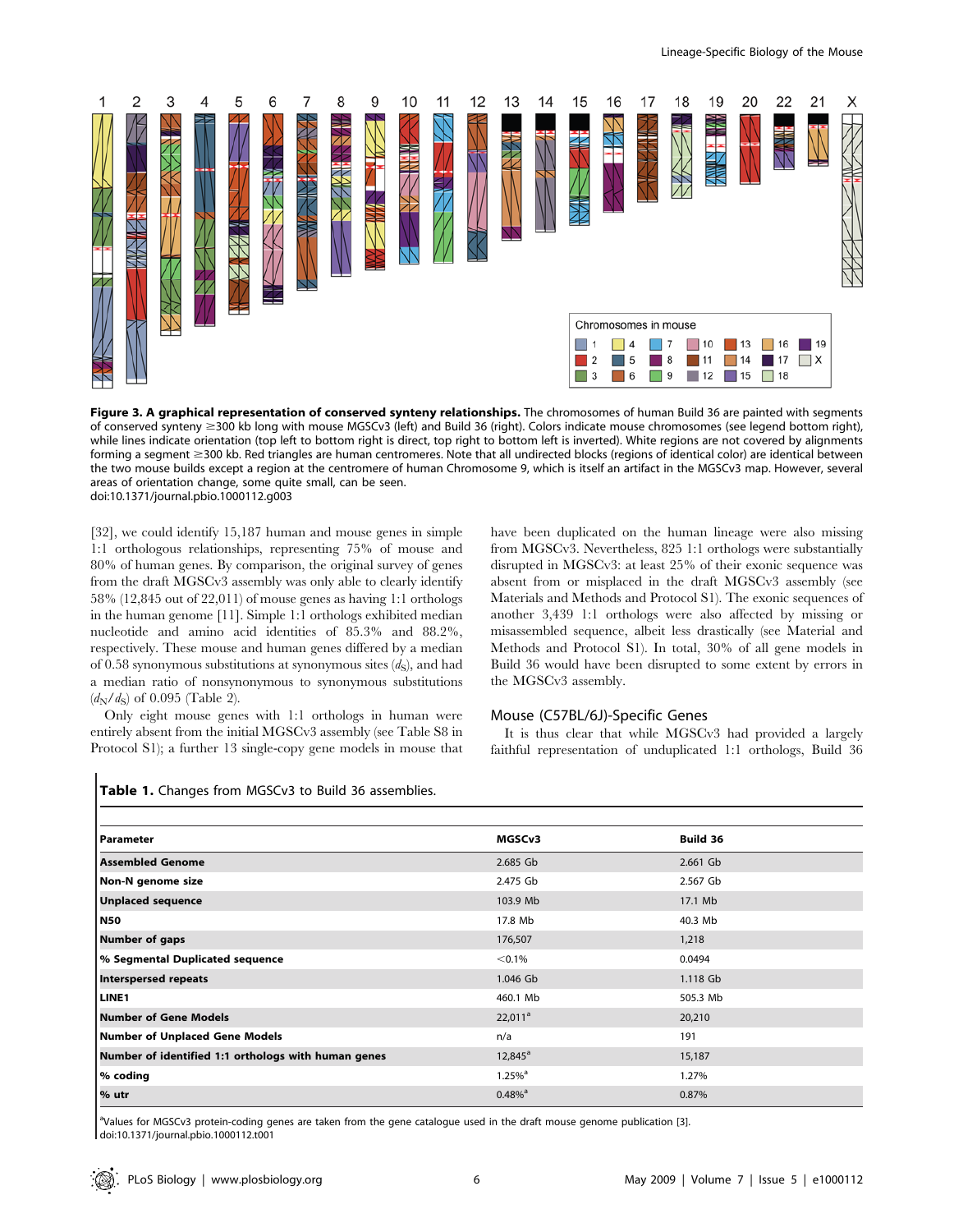

 $\frac{1}{2}$  PLoS Biology | www.plosbiology.org 7 7 May 2009 | Volume 7 | Issue 5 | e1000112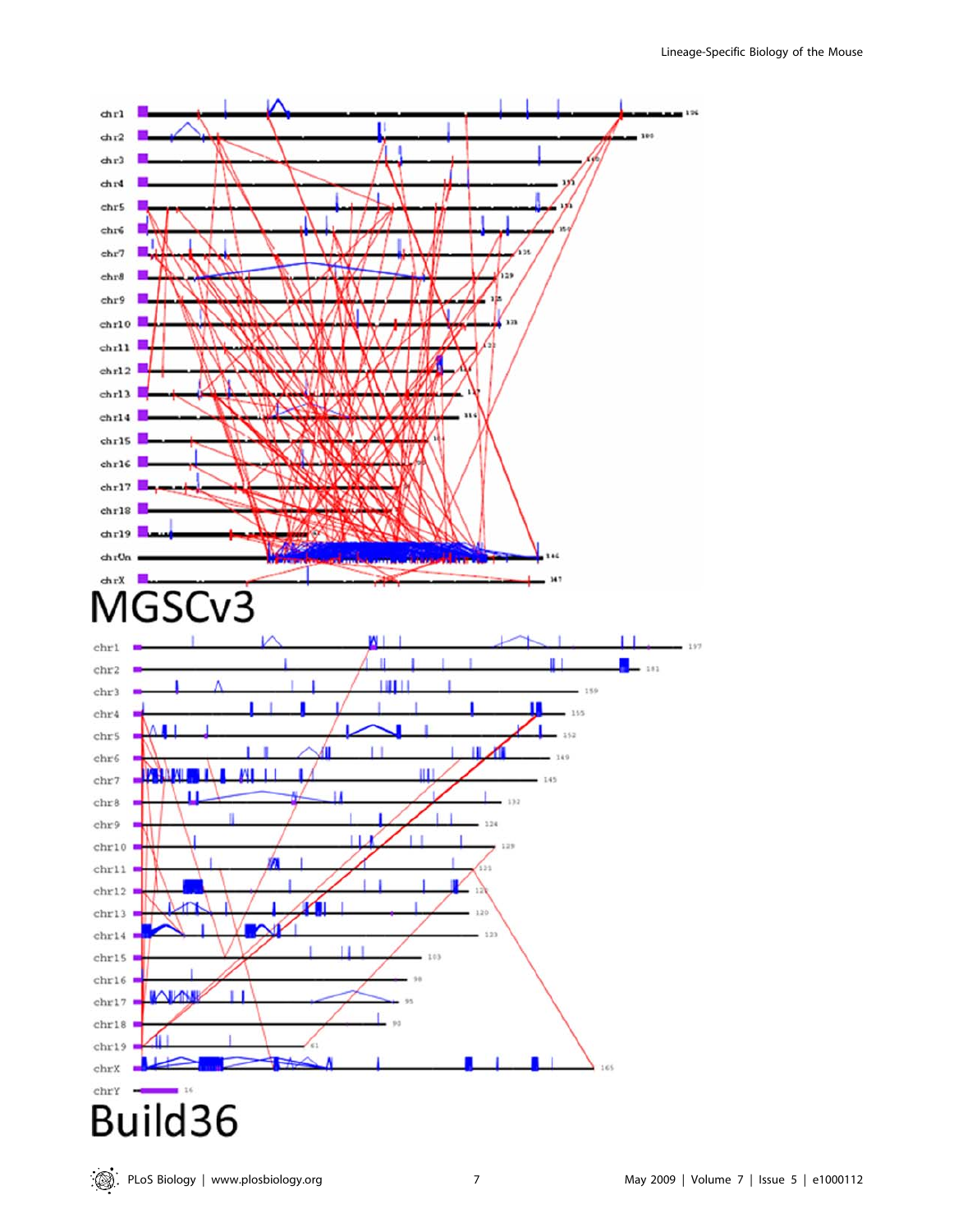Figure 4. The distribution of segmental duplication in MGSCv3 (top) and Build 36 (bottom). Interchromosomal (red) and intrachromosomal (blue) duplications ( $>95\%$  identity and  $>10$  kbp) in length are shown for both genome assemblies with the requirement that pairwise alignments are shown for only those regions (Build 36) that are also confirmed by the WGS depth of coverage analysis (black vertical bars/ ticks). Positions of the centromeres (acrocentric) are shown (purple) for the MGSCv3 build. Initial estimates predicted the amount of segmental duplication to be approximately 1.5–2% of the genome. Calculations performed using Build 36 suggested the amount is much higher, approximately 4.5–5%. In addition, >60% of duplicated sequences were unplaced in the MGSCv3. In Build 36, almost all are assigned to a chromosome doi:10.1371/journal.pbio.1000112.g004

provides across-the-board improvements to the quality of gene predictions. This greatly improved assembly now permits a morecomplete understanding of rodent-specific genes. Of 2,185 Build 36 gene models that were substantially disrupted by missing or misassembled sequence in MGSCv3 (see Materials and Methods), 1,259 (58%) are mouse lineage-specific duplicates (Figure 5). Similarly, of 242 genes that fell entirely within gaps in the previous MGSCv3 assembly, 221 (91%) are mouse-specific duplicates; 90% of the 331 gene models that were in previously unplaced sequences in MGSCv3, but correctly assembled in Build 36, are also mousespecific duplicates. Conversely, of the genes that were only duplicated on the human but not the mouse lineage, only 101 were disrupted in MGSCv3. The repetitive genomic regions in the mouse (an example of which can be found in Figure 6) thus presented a considerable challenge to sequencing, assembly, and gene prediction.

Of the ten gene families that have seen the greatest expansions over the mouse lineage, we find that all but two are associated with reproductive functions (Table 3). Approximately half of these genes overlap gaps in the previous MGSCv3 assembly (Figure 5). These ten families include genes with spermatid- or oocyte-specific expression, and large families of vomeronasal receptors (VRs). This suggests that conspecific competition may have driven much adaptive change in rodent gene repertoire and genome landscape.

Gene duplicates in the rodent lineage far out-number those in the primate lineage (3,767 in mouse and 2,941 in human). In general, despite particularly fast rates of protein evolution [11], their low sequence divergence at synonymous sites implies that they have been only relatively recent additions to the mouse lineage (Figure 7). This increased number of genes in mouse compared to human is, for most families, primarily attributable to gains in the rodent lineage; however, the primate lineage has also experienced substantial losses of genes encoding olfactory receptors, VRs, VR-associated molecules, and putative pheromones [35–37] (Figure 7). Four of the gene families with the largest rodent-specific expansions (Table 3) encode VRs, all of

| Table 2. Characteristics of one-to-one orthologs predicted |  |
|------------------------------------------------------------|--|
| for human and mouse genes.                                 |  |

 $\mathbf{I}$ 

| Counts of 1:1 orthologs                               | 151878                   |
|-------------------------------------------------------|--------------------------|
| dN                                                    | $0.057$ $(0.024 - 0.11)$ |
| dS                                                    | $0.58(0.46 - 0.75)$      |
| dN/dS                                                 | $0.095(0.043 - 0.18)$    |
| Amino acid sequence identity                          | 88.2% (79.4%-94.7%)      |
| <b>cDNA</b> sequence identity                         | 85.3% (80.6%-88.8%)      |
| Human sequence length (codons)                        | 443 (283-706)            |
| Mouse sequence length (codons)                        | 443 (283-706)            |
| Aligned sequence length (codons)                      | 434 (276–693)            |
| Pairwise alignment coverage of<br>the longer sequence | 97.4% (99.4%-100%)       |

Shown are median values and, in parentheses, lower and upper quartiles. doi:10.1371/journal.pbio.1000112.t002

which are concentrated within large segmentally duplicated regions. The concentration of VRs and predicted pheromones [38] on Chromosome 7 contributes to this chromosome's 2.7-fold enrichment in segmental duplications [5]. Approximately half of all gene duplication events that we observe in mouse appear to have occurred since the time of its divergence from the rat lineage approximately 12–14 million years ago (Mya) (Figure 7) [39].

Gene duplications have caused large expansions of gene families in primates as well, several of which were highlighted in the manuscript describing the finishing of the human genome [19]. Differences in the human and mouse gene repertoires can also arise from gene loss in the rodent lineage. Genes that are associated with Mendelian disease in human can be presumed to have critical functions, and examples of their loss in the mouse are, therefore, rare and unexpected. One such case is the human gene EYS (Entrez Gene (http://www.ncbi.nlm.nih.gov/gene/) GeneID 346007), whose disruption results in retinitis pigmentosa; nevertheless the mouse ortholog found in B6 is a pseudogene [40]. For the few human genes whose mouse orthologs are entirely absent from the current assembly, it is difficult to determine whether their absence reflects past deletions of genomic sequence or else indicates regions that continue to be problematic to sequence. One gene that has remained elusive since the draft MGSCv3 assembly is the mouse ortholog of human KAL1 (GeneID 3730), whose disruption leads to an absence or hypoplasia of olfactory bulbs and tracts in human patients [41]. No transcript or genomic evidence for the existence of a KAL1 mouse ortholog is apparent. In fact, it has been suggested that the entire genomic region surrounding the KAL1 gene, which is adjacent to the pseudoautosomal boundary in Xp22, in human is absent from the mouse genome [42]. However, this genomic region is not stably propagated in bacteria [43] and may, in fact, vary amongst



Figure 5. The proportion of exonic sequence disrupted in the MGSCv3. Mouse lineage-specific gene duplicates are shown in red, and all other genes are shown in blue. The large number of mousespecific genes that are entirely missing, truncated, or otherwise disrupted in MGSCv3 underscores the value of the finished Build 36 assembly in understanding rodent-specific biology. doi:10.1371/journal.pbio.1000112.g005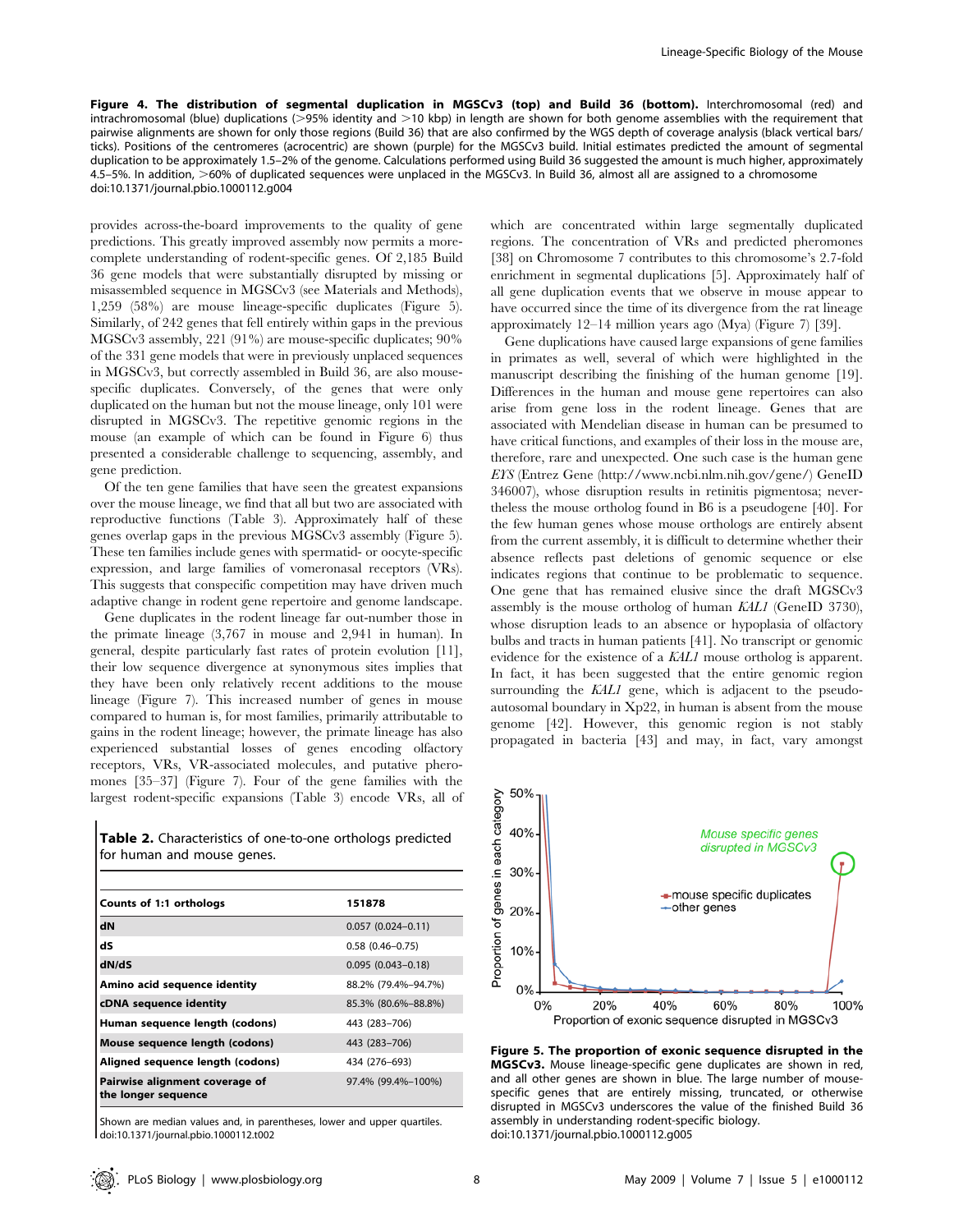

B



Figure 6. Improvement of a region in Build 36, rich in Pramel genes, which is virtually absent in MGSCv3. (A) The upper left hand corner shows a dot-matrix view of the Build 36 Chromosome 5 (horizontal axis) aligned to the MGSCv3 Chromosome 5 (vertical axis). The triangle marks the portion of the chromosome shown in the zoomed in view. The axes are in the same orientation. 1.5 Mb of sequence that was absent from MGSCv3 has been included in Build 36. This region contains 30 Pramel genes (shown in red) and approximately an additional 20 Pramel pseudogenes (in blue). This region consists almost entirely of segmental duplications (represented by blue lines below the dot matrix), which previously confounded the WGA algorithm. Gene models for Build 36 are displayed below the dot matrix view. SD, segmental duplication; CDS, coding regions; pseudo, pseudogenes. (B) Although the orthologous PRAME and Pramel gene families have expanded independently in the primate and rodent lineages, positive selection has been most intense on equivalent regions of their structures. Positive selection on amino acid substitution has been most intense on one exterior surface (left) and has been virtually absent from the alternate face (right). Amino acids predicted to have been positively selected among human HSA1 PRAME genes (shown in red), mouse MMU4 Pramel (blue), or rat RNO5 Pramel (purple) genes have been mapped onto an homologous structure (Protein Databank code 2BNH). Amino acids that are positively selected in two or more species are shown in yellow. Three positively-selected sites among mouse Pramel genes are not highlighted, as they occur within insertions relative to the 2BNH sequence. doi:10.1371/journal.pbio.1000112.g006

strains [44]. Evidence of mouse orthologs for some genes in this genomic region does exist within transcript sequences that are derived from strains other than C57BL/6J [45–46].Completing the catalogue of mouse genes and pseudogenes and understanding their homology relationship with human genes requires additional sequence from more than a single strain.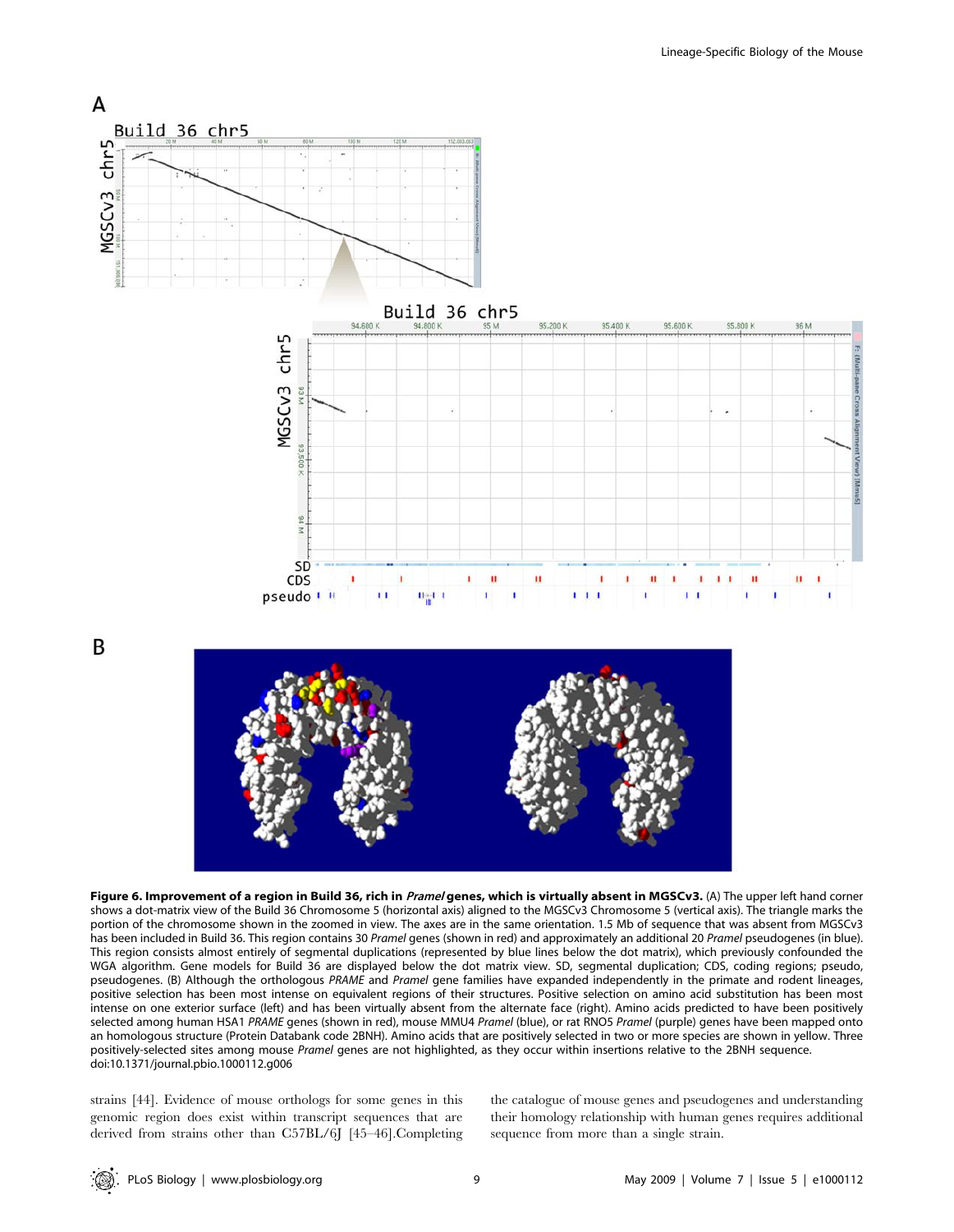Table 3. Gene families that have experienced the largest rodent-specific expansions categorized by likely function.

| <b>Gene Families</b>                  | <b>Mouse Chromosomes</b>     | <b>Functional Category</b> | <b>Gene Counts</b> |                               | <b>Genes Overlapping</b><br><b>MGSCv3 Gaps</b> | <b>Genes Absent</b><br>from MGSCv3 |
|---------------------------------------|------------------------------|----------------------------|--------------------|-------------------------------|------------------------------------------------|------------------------------------|
|                                       |                              |                            | <b>Mouse</b>       | Human <sup>a</sup>            |                                                |                                    |
| <b>Spetex  Speer</b>                  | 5, 14                        | Reproduction               | 111                |                               | 42                                             | 14                                 |
| V <sub>1</sub> R                      | $\overline{7}$               | Reproduction               | 90                 |                               | 52                                             | 23                                 |
| Pramel                                | 4, 5                         | Reproduction               | 90                 | 22                            | 55                                             |                                    |
| <b>KRAB</b> zinc finger               | 2,5,7,8,10,11,12,13,16,17,19 | Transcription regulation   | 80                 | 5                             | 51                                             | 9                                  |
| S/x, Sycp3-like, X-linked<br>proteins | $\mathsf{X}$                 | Reproduction               | 58                 |                               | 29                                             | 4                                  |
| IgG kappa                             | 12                           | Immunity                   | 55                 | 13                            | 5                                              | 2                                  |
| V2R                                   | 5, 7, 10, 13, 14, 17         | Reproduction               | 47                 | $\overbrace{\phantom{13333}}$ | 20                                             | 5                                  |
| Ssty                                  | Y                            | Reproduction               | 55                 |                               | 55                                             | 55                                 |
| V <sub>1</sub> R                      | 6                            | Reproduction               | 37                 |                               |                                                | $\Omega$                           |
| V <sub>1</sub> R                      | 13                           | Reproduction               | 35                 |                               | 3                                              | $\mathbf{0}$                       |
| Total                                 |                              |                            | 671 (100%)         | 36                            | 313 (47%)                                      | 113 (17%)                          |

<sup>a</sup>Human orthologs for many of the most rapidly expanding mouse gene families cannot be readily identified, either because of gene loss or rapid sequence divergence. doi:10.1371/journal.pbio.1000112.t003

More rarely, a mouse gene may lack an apparent human ortholog simply because rapid evolution renders any similarity in their sequences undetectable. This is the case with human AU022751 (Mouse Genome Informatics (MGI; http://www. informatics.jax.org/) ID: 2147968; GeneID 102991) and mouse EG624310 (MGI: 3644796 ; GeneID 624310) that lie in conserved synteny on their X chromosomes: they are orthologous, yet show only residual and nonsignificant sequence similarity in database searches. The mouse genome contains a further ten mouse



Figure 7. Cumulative numbers of protein-coding gene duplication events on the human and mouse lineages since their divergence (grey). Evolutionary time is estimated using  $d_S$  (the number of synonymous substitutions per synonymous site) and a divergence time of 91 million years. The greater number of genes in the mouse compared with the human genome is largely accounted for by the lower rate of olfactory and vomeronasal receptor gene duplications (red) in the primate lineage.

doi:10.1371/journal.pbio.1000112.g007

paralogs of EG624310 (MGI: 3644796 ; GeneID 624310) on a separate region of chromosome X that was largely absent from MGSCv3. AU022751 (MGI: 2147968; GeneID 102991) is of unknown function, but its mouse orthologs appear, from the expression profile of expressed sequence tags (ESTs), to be expressed frequently in oocytes and exhibit evidence for positive selection on amino acid substitutions (unpublished data). This demonstrates how apparently lineage-specific gene families can emerge by unusually rapid sequence divergence, driven in part by positive selection, over only tens of millions of years, and is a prominent example of the novel biology that can be discovered using a high quality mouse genome assembly.

#### Mouse Gene Family Expansions and Reproduction

The largest rodent-specific expansions have occurred among sperm-associated glutamate (E)-rich (Speer) genes on Chromosomes 5 and 14. Most Speer genes appear to have roles in spermatogenesis [47,48] but some *Speer*-homologous genes, termed  $\alpha$ -takusans, are expressed in the mouse brain and regulate synaptic activity [49].  $Speer / \alpha$ -takusan genes are absent from nonrodent genomes because they arose via a partial gene duplication of Dlg5 (MGI: 1918478; GeneID 71228) [47], followed by multiple duplications and sequence diversification, early in the rodent lineage. Many (24) of these Speer homologues were absent from or disrupted in the MGSCv3 because of earlier assembly problems associated with their repetitive nature. Assembly gaps remain within Build 36 Chromosome 14, hinting at yet more undiscovered Speer genes.

Members of the preferentially expressed antigen of melanoma (PRAME) gene family made up the third largest gene family with mouse specific expansions. All 90 mouse Prame-like (Pramel) genes were the result of duplications after the divergence of the rodent and primate lineages [8], and the majority of these were also incomplete in MGSCv3 (Figure 6). In primates, this family has also seen much independent expansion, and it is highly divergent in copy number both between species and within the human population [8,16]. In rodents, Pramel gene duplications occurred not only locally, in cis, but also by translocation of a single Pramel gene from the ancestral Chromosome 4 to Chromosome 5, with additional  $\alpha$ s-duplications there subsequently. A further segmental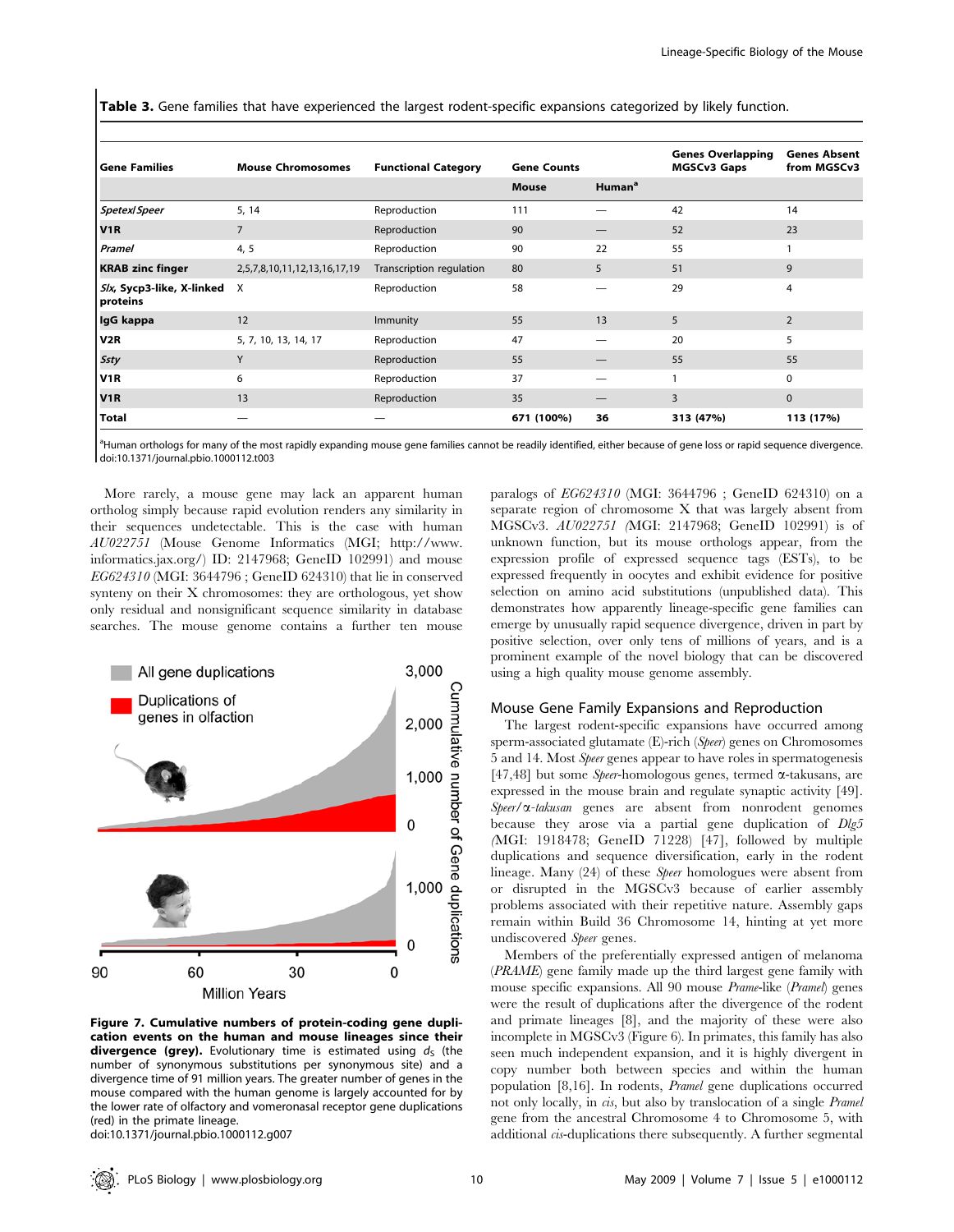duplication, absent in the rat, seeded continued expansion of this gene family within chromosome 5 (Figure S1 in Protocol S1). There is abundant evidence for past episodes of positive selection within rodent *Pramel* and primate *PRAME* genes (Figure 6) [8]. Little is known of the functions of mouse Pramel genes, except that they are often expressed in oocytes, in early embryos, and in spermatogonia [50].This expression profile suggests that they might perform important mitotic roles in rapidly dividing cells.

Extensive duplications within two further gene families have been restricted to X and Y chromosomes (Table 3). These families derived originally from ancestral autosomal paralogs: Sycp3 (MGI: 109542; GeneID 20962) on Chromosome 10 [51], and Spin1 (MGI: 109242; GeneID 20729) on Chromosome 13 [52]. Sycp3 (MGI: 109542; GeneID 20962) gave rise to Slx (MGI: 99543; GeneID 664829) and Sly (MGI: 382301; GeneID 382301) genes on the X and Y chromosomes, respectively. The  $Spin1$  homologues on the sex chromosomes, including EG546176 (MGI: 3645924; GeneID 546176) and Ssty1 (MGI: 1314663; GeneID 20611), appear to have arisen through retro-transposition and subsequent duplication. Nevertheless, the maintenance of open reading frames over the long evolutionary distances separating the divergent X and Y copies suggest that protein coding potential has been maintained for many of these genes. The expression of both gene families is specific to spermatids [53,54]. Translocation to the sex chromosomes and subsequent widespread duplications may reflect advantages when these genes are hemizygous in males [55] or when gender conflict affects the sex ratio of mouse progeny [56]. Multiple copies of these genes may act to avoid X inactivation [57] or help to compensate for lack of recombination on the Y chromosome [58].

We found that many genes in the four families described above—namely Speer, Pramel, Slx/Sly, and EG546176/Ssty1—have experienced extensive positive selection upon amino acid substitutions (unpublished data), suggesting that duplication events were themselves fixed preferentially in ancestral mouse populations. The preponderance among rodent-lineage specific genes of those with reproductive function provides an indication of the prominent role of conspecific competition in shaping the mouse gene repertoire and hence its biology [59]. Despite their large number and the important roles that they have played in the emergence of the laboratory mouse, these genes are poorly represented among current gene catalogues. This is because they are generally found as multiple tandem copies in segmentally duplicated genomic regions, accompanied by significant numbers of gene fragments and pseudogenes. Only now, with the availability of a high-quality finished mouse genome, can the crucial roles of these rapidly evolving genomic regions in determining lineage-specific biology be fully appreciated.

#### Mouse Non–Protein-Coding RNA Genes

The transcribed and functional portion of the mouse genome consists of noncoding as well as protein-coding genes. Hundreds of microRNA loci, for example, have been detected within recent mouse genome assemblies [60]. In addition, thousands of long noncoding RNAs (ncRNAs) have been detected from full-length mouse cDNA libraries [61,62]. The contribution of these long ncRNAs to mouse biology, however, remains a matter of extensive debate. Evolutionary studies have yet to contribute to this debate by distinguishing long ncRNAs that have single human orthologs from others that have duplicated, or else emerged de novo, on the mouse lineage.

Evidence for conserved transcription is apparent for only a small proportion of long mouse ncRNA sequences, in contrast to protein-coding genes. Of 3,051 well-documented mouse long ncRNA sequences [63], only half (1,538 of 3,051; 50.4%) can be mapped to the human genome assembly using cross-species genomic alignments. This proportion is slightly higher than the fraction (39%) of all mouse nucleotides that have been aligned to the human genome assembly. Of these 1,538 mapped sequences, only 439 (14% of 3,051) have EST or cDNA evidence for orthologous transcription in human. Although most mouse long ncRNAs lack evidence of human expression, the minority with conserved expression represents a statistically significant  $(p<10^{-3})$ 9.5-fold enrichment over what is expected from random genome sampling. These 439 ncRNAs have a median length of 1,920 bp and are significantly less likely to contain annotated repetitive sequence (13% of nucleotides overlap mouse repeats) than either random intergenic regions ( $45\%$ ,  $p$ -value $< 0.001$ ) or their nonconserved counterparts (25%,  $p$ -value $<$ 0.001). These mouse ncRNAs should now be prioritized for further experimental scrutiny. The remaining mouse long ncRNAs that appear to lack human orthologs may represent rodent-specific biology, transcriptional noise, or transcribed noncoding sequence that remains, as yet, unidentified in humans.

## Mouse Strain-Specific Genomic Sequence

Rodent lineage-specific sequence includes regions that are copy number variable among laboratory mouse strains. Indeed, many of the largest rodent-specific gene families are known to be copy number variable among mouse strains [5] including Slx, V1R, and V2R family genes. We used read pair data to identify larger scale structural events in Build 36. Read pairs from nine non-B6 strains identified 2,573 sequence differences where B6 contains an insertion relative to the other strains, at least 263 of which appear to be at least 10 Kb in size. Notably, 604 events were identified that define potential deletions in B6 relative to other strains, including deletions to the pseudo-autosomal region of the X chromosome. These deletions would represent sequence present in the mouse population but absent from the reference genome. In contrast, using C57BL/6J read pairs as a negative control, we observed only 96 possible insertion events, 42 possible deletion events, and 67 possible inversion events (Table S9a and S9b in Protocol S1). Clearly, to move towards a comprehensive catalogue of CNVs, and indeed all variation including quiet mutations [64], in Mus musculus, sequencing of additional mouse strains will be required.

## **Discussion**

The mouse genome assembly (Build 36) is now of high fidelity and completeness, and its quality is comparable to, or perhaps better than, that of the reference human genome assembly. The finished mouse genome adds over 6% additional euchromatic sequence, much of it repetitive, but includes 1,259 mouse-specific genes that were missing or grossly misassembled in the draft. Improvements to the assembly should enhance many coordinated initiatives that are exploiting the utility of the laboratory mouse for understanding human biology and disease processes. For example, an international effort to establish baseline phenotypic measurements on the 40 most commonly used strains has provided a much needed platform upon which more complex phenotypes can be assessed [65]. Several large-scale studies have produced hundreds of models of human disease using chemical mutagenesis or random insertional mutagenesis [66]. Other projects are underway with the goal of producing a targeted mutation in every gene in the mouse genome [67]. As the primary organizational framework for all of these projects, it is essential that the annotated mouse genome reference sequence is as complete and accurate as possible.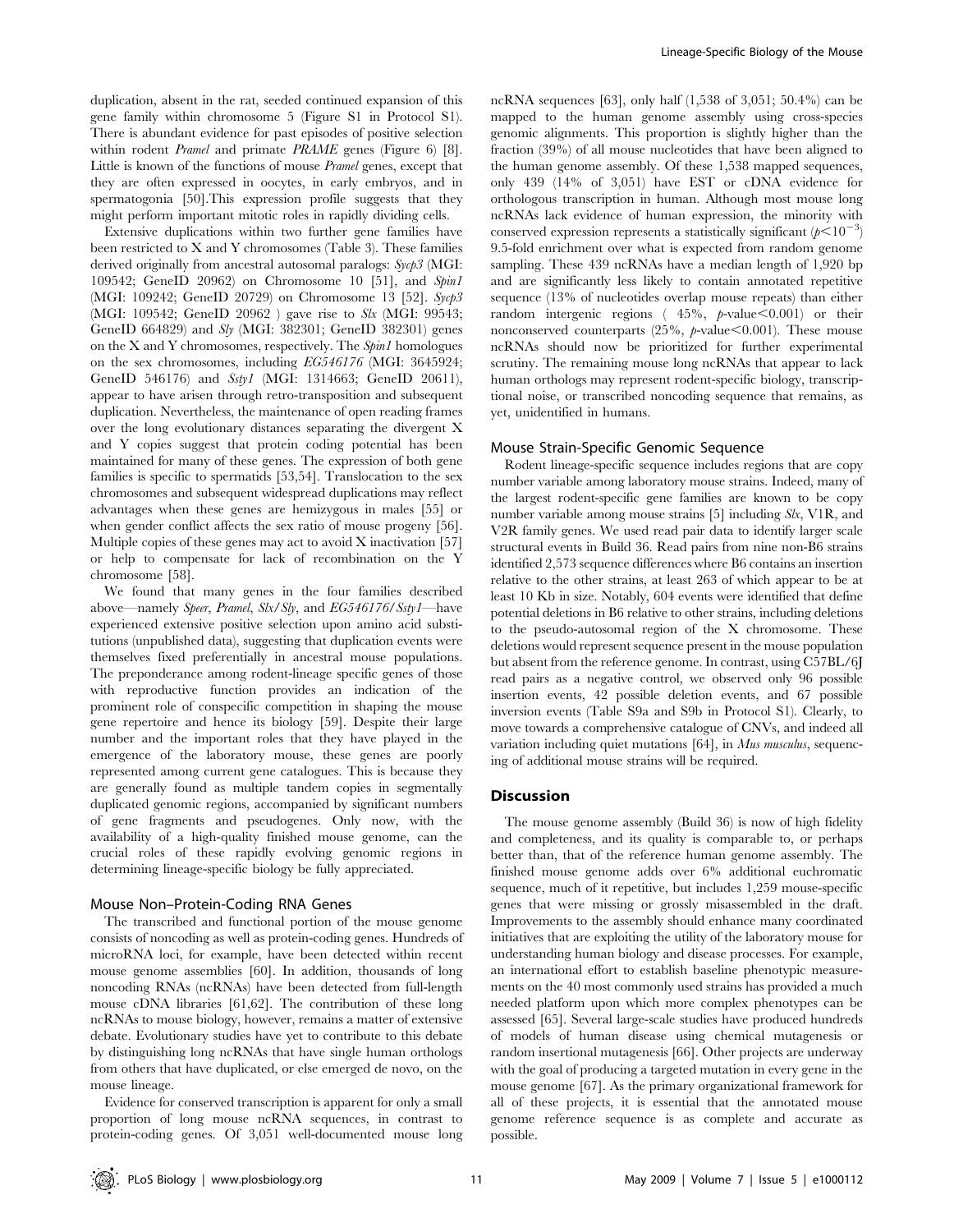#### Sequencing Strategies

The original MGSCv3 mouse draft assembly proved comparatively cheap and easy to produce. A large number of other vertebrate genomes have been sequenced to similarly deep coverage, either as aids to model organism biology or to improve our understanding of the human genome. The cost to take a genome to an equivalent finished state is typically at least four times the cost of generating the draft assemblies using traditional Sanger sequencing. Nonetheless, it is clear from our analysis of the finished mouse genome assembly that draft WGSAs will always poorly reflect lineage-specific biology. This conclusion is also supported by analysis of both the dog [14,68] and rhesus macaque genomes [16,28]. Whereas they provide a sufficient framework for understanding the majority of the genome that lies outside of lineage-specific regions, recent, rapidly evolving parts of the genome are greatly underrepresented due to the collapse of segmental duplications and evolutionarily young repeat sequences. Finished genome sequence has proved essential to understanding the full range of biology for both the human [17] and the mouse genome, and will no doubt prove similarly informative for other vertebrate species.

Using next-generation sequencing technology, the cost of generating several-fold coverage of a genome drops several orders of magnitude; however, especially for large genomes; it is still not possible to generate a de novo assembly from the collection of such reads. While it is likely that de novo assembly of large genomes using next generation sequencing technologies will be achieved relatively soon, it is unlikely that these assemblies will represent these complex, lineage-specific regions any better than WGSAs generated using traditional Sanger technology. We have seen little evidence from next-generation sequence assemblies of genome or clones that segmental duplications can be adequately resolved with methods other than capillary sequencing of clones. For example, we recently completed an analysis with 96 clones, which contained structural variants and segmental duplications and, not surprisingly, those regions that remained unresolved (by 454 sequence data) were enriched in segmental duplications and large common repeats (Eichler EE, Kidd JM, Fulton RS, Chen L, Graves T, et al. unpublished data). Cost-effectiveness should not be the primary consideration for these regions. Studies of human disease and phenotypes in other organisms show conclusively that the content, copy, and structure are important. Short-read, next-generation sequencing technology, while a significant advance, will not comprehensively capture all of this complex sequence structure. Obtaining large insert clones for these regions is the key, but we need third-generation technology with longer-read lengths to assemble these complex regions accurately. Long-read technology developments [69] hold promise in this regard. A targeted clonebased approach to sequencing may thus be especially well justified for representative species on the lineage leading to human, comprising our closest primate lineages as well as other simians. This is because many of the critical changes that underlie biological innovations in primate lineages are likely to reside in precisely the rapidly evolving, segmentally duplicated regions that have proved so illuminating for the mouse. Coding and noncoding gene gains and losses in each lineage, and changes to their regulatory sequence, may allow us to elucidate the pressures that have shaped different regions of the human genome over recent evolutionary history. Changes in the repertoire of immune genes, for example, would help to explain the contrasting susceptibilities of primates to different pathogens and auto-immune diseases [70], while much of human reproductive biology and placental development, so distinct from those of rodents, may be understood in the context of changes in reproductive strategy among primates

[71]. Other laboratory models, such as the rat, or species that lie at key branch points in the evolutionary tree leading to humans, or representatives of important lineages outside the eutherian mammals, such as marsupials, birds, and fish, may be similarly justified in having a finished genome sequence.

#### Comprehensive Gene Lists

The greatest improvements to the mouse assembly have been to regions that are replete with rodent lineage-specific duplicated sequence. Segmental duplications that were previously found at negligible levels now constitute almost 5% of the genome. Many of these duplications harbour multiple rodent-specific genes that show a strong bias towards reproductive function. This suggests a role for either adaptive forces or clonal selection in shaping the mouse genome. The availability of these mouse genes now allows their experimental investigation.

The comparison of two finished mammalian genomes has enabled the revision of comprehensive and reliable human and mouse protein-coding gene catalogues. The 75% of mouse genes that are in 1:1 orthologous relationships with human genes are the most likely to have maintained ancestral function in both species, and are, therefore, most appropriately targeted as disease models. Phenotype data, mainly from knockouts, are already available for over 5,000 of these 15,187 genes [72]. Other genes exist in multiple copies in the B6 genome or are polymorphic among mouse strains, and these will be more difficult to study on a geneby-gene basis. While variation among strains suggests that some of these lineage-specific genes are not essential to development, many of these differences may contribute to phenotypic variation seen among laboratory strains. Understanding rodent-specific innovations is, therefore, critical when investigating human physiology or disease using the mouse as a model organism.

The shortcomings of the initial draft assembly are readily apparent now that a more-complete genome assembly is available. Undoubtedly these have led to incomplete or inaccurate understanding of some aspects of mouse biology. The availability of high quality genome sequence for the mouse will lead the way in dismissing some commonly held misconceptions and, more importantly, in revealing many previously hidden secrets of mouse biology.

Supplemental material and data for this paper including validated protein-coding and noncoding gene models can be found at: http://www.ncbi.nlm.nih.gov/genome/guide/mouse/ Build36\_Publication\_Supplement).

#### Materials and Methods

#### Sequence Generation and Assembly Production

Clone-based sequence production. Ninety-six percent of the clone-based sequence was derived from four centres, The Genome Center at Washington University in St. Louis, The Wellcome Trust Sanger Institute, The Broad Institute of Harvard and MIT, and The Genome Center at the Baylor College of Medicine (Figure S6 in Protocol S1). DNA for the BAC, fosmid, and Whole Genome libraries was obtained from The Jackson Laboratories. Information on BAC library construction (libraries RP23, RP24, CH25, and CH36) can be found at BacPac Resources [73]. Clone sequences were obtained as previously described [19] with two exceptions. The availability of B6 WGS reads allowed the centres to sequence clones to a moderate level of coverage and then ''steal'' reads to increase the coverage. Remaining gaps were then finished as described previously [19]. Additionally, the requirements for finishing simple sequence repeats (SSRs) in full were changed to account for the increased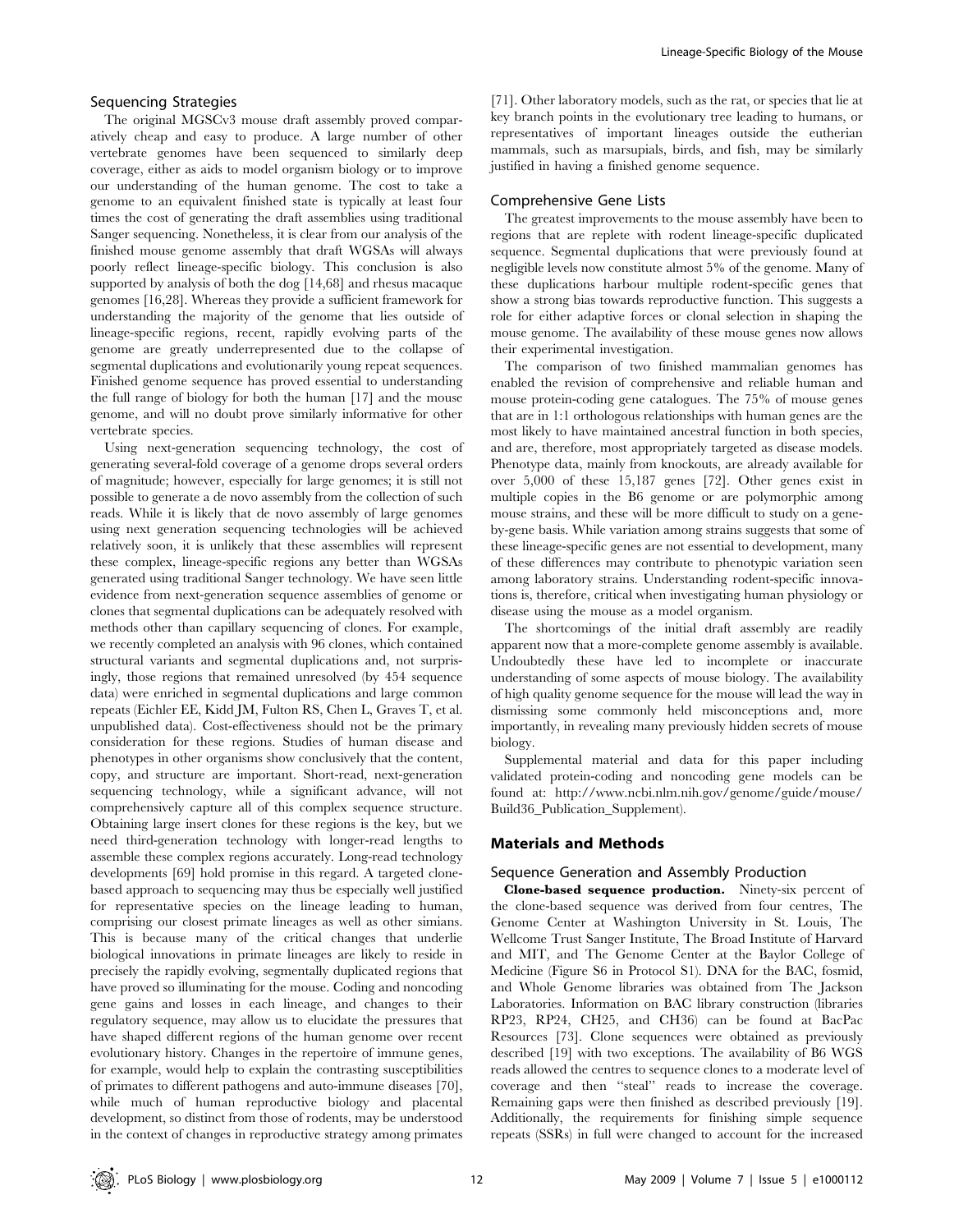levels of SSRs in the mouse genome. Additional information concerning centre-specific protocols for clone assembly processes can be found in the Protocol S1: Assembly Production.

Clone sequence quality assurance. To ensure that base level quality of the assembled clones was high, we performed a quality assurance exercise. Each sequencing centre provided the assessing centre with the clone-based shotgun traces they had produced. The assessing centre then used their internal protocols to steal reads and assemble the final insert sequences. The two sequences were then aligned, and all differences were manually assessed by an independent third party. Differences found within SSRs were not counted as true differences. The overall base level error rate was determined to be 1 error per 50,000 bp, well below the accepted finishing standard of 1 error in 10,000 bp (Table S6 in Protocol S1).

Tiling path production. The genome assembly is driven by a tiling path file (TPF). This provides information concerning clone (component) order as well as the location and characterization of gaps. Two methods were used to obtain clone order: alignment of clone end sequences to the MGSCv3 and clone order as obtained by the mouse fingerprint map [74]. All TPFs were stored and evaluated in a single system. Alignments between adjacent clones were produced using a script utilizing a combination of BLAST and a banded Needleman-Wunsch algorithm (Cherry J, unpublished data; Protocol S1: Tiling Path Production). Alignments having greater than 99.6% identity, no gap greater than 25 bp, and a complete dovetail alignment were "passed". While it is expected that all clones should have an alignment of 100% identity with no gaps, in practice this rarely happens due to the difficulty of finishing SSRs. Clones not passing the above criteria were manually assessed. In some cases, manual adjustment of the alignment could produce an acceptable overlap and in other cases, a ''certificate'' was submitted to provide additional external evidence that the join was acceptable. For more information on join quality information Table S7 in Protocol S1.

Production of Build 36. Using the alignments above, AGP files were generated using a program called contig\_build (Cherry J, unpublished data). This algorithm takes a tiling path and a set of alignments and generates a contig sequence. It checks for internal consistency with respect to clone order on the TPF and the provided alignments. The generated switch points were selected based on the component overlaps. In a few cases, switch points were manually edited to exclude contaminant sequence or misassembled sequence in one of the components.

To ensure inclusion of as much sequence as possible, the above assembled contigs were compared to the MGSCv3 and a combined assembly was generated essentially as previously described [75]. In this case, the MGSCv3 was used as a TPF for reconciliation of alignment conflicts. All regions where WGS sequence was incorporated were manually assessed and the most conservative path that minimized gaps was chosen. While the vast majority of sequence in Build 36 is finished (HTGS phase 3 sequence), there was a small amount of draft and WGS sequence included (Table S3a and S3b in Protocol S1). Inclusion of this sequence was necessary as some regions of the genome were recalcitrant to propagation in BAC vectors (Figure S9 in Protocol S1).

## Genome Analysis

Production of conserved synteny map. This was produced essentially as described previously [11].

Repeat analysis. Both Build 36 and the MGSCv3 were analyzed using RepeatMasker version open-3.1.3 with the following parameters:  $-w - s - no$  is  $-cutoff$  255 –frag 20000 –gff –species mouse [76].

Segmental duplication analysis. This was produced as described previously [5].

Variation. Mouse sequence reads were obtained from the NCBI Trace Archive; quality clipped, and repeat masked using WindowMasker [77]. Reads were then aligned to either assemble using BLAST (version 2.2.18) (-W 28 –e 0.0001 –m8 –UT –Fm – RT –nT) [78]. Only the highest scoring alignments were retained and the highest scoring alignment had to be at least 10% larger than the second-highest alignment score. After the top scoring alignment region had been identified, the region was padded by 20 kb on either side and the read was realigned using cross-match (P. Green, unpublished data). For an alignment difference to be scored as a variation, we required a unique alignment in the genome and confirmation by more than one trace that had been sequenced in a different sequencing tray. Additional information can be found in Protocol S1: Copy Number Variation.

In order to identify variation based on mate pair violations, the BLAST alignments described above were sorted by best hit. The top scoring hits for either end that were within 200 kb of each other were retained for further analysis. If multiple locations for a clone could be identified, the clone was not kept for the final analysis. We defined a placed read pair as ''satisfied'' if the calculated insert size was within three standard deviations of the mean. Additional information can be found in Protocol S1: Copy Number Variation.

Gene catalogue construction. Mouse and human gene models identified using either the Ensembl pipeline (release 43) or the NCBI pipeline (mouse Build36 v1 and human Build 36 v3) were obtained. Comparison of genomic coordinates allowed for the reconciliation of these two sets into a single gene catalogue (Protocol S1: Protein-Coding Genes and Gene Families).

The reconciled gene lists were quality assessed based on their predicted orthologous relationships as previously described [32] and on the conservation of exonic boundaries in the case of multiexonic genes.

To determine genes that are missing from the MGSCv3, the Build 36 and the MGSCv3 assemblies were aligned to each other using BLAST [78]. The alignments were trimmed to maximize alignment scores and to retain reciprocal best hits. An additional step allowed alignments that are of high quality, but not reciprocal, to be included in order to capture regions that are duplicated in one assembly, but not in the other (Y. Kapustin, unpublished data). CDS features on Build 36 were then propagated through the alignments onto the MGSv3 (J. Cherry, unpublished data) to obtain coordinates on the MGSCv3. Exonic coordinates from the union of NCBI and Ensembl transcripts for each gene were mapped through alignments from Build 36 onto MGSCv3 (J. Cherry, unpublished data). Exonic regions that abutted, or were wholly contained within, one another were merged before mapping, as were MGSCv3 aligned regions that overlapped.

We have chosen not to compare the current and initial draft mouse gene catalogues, because gene annotations have benefitted from the many improvements in the availability of transcriptional evidence, gene prediction algorithms, and the heuristics used to evaluate these data. Instead, we determined the extent to which the initial MGSCv3 assembly could have supported the current mouse gene catalogue. We were thus interested in identifying disrupted Build 36 gene models whose corresponding MGSCv3 sequence was (i) not previously placed on chromosome scaffolds; (ii) previously dispersed among two or more different chromosomes, and/or were placed on both strands of a single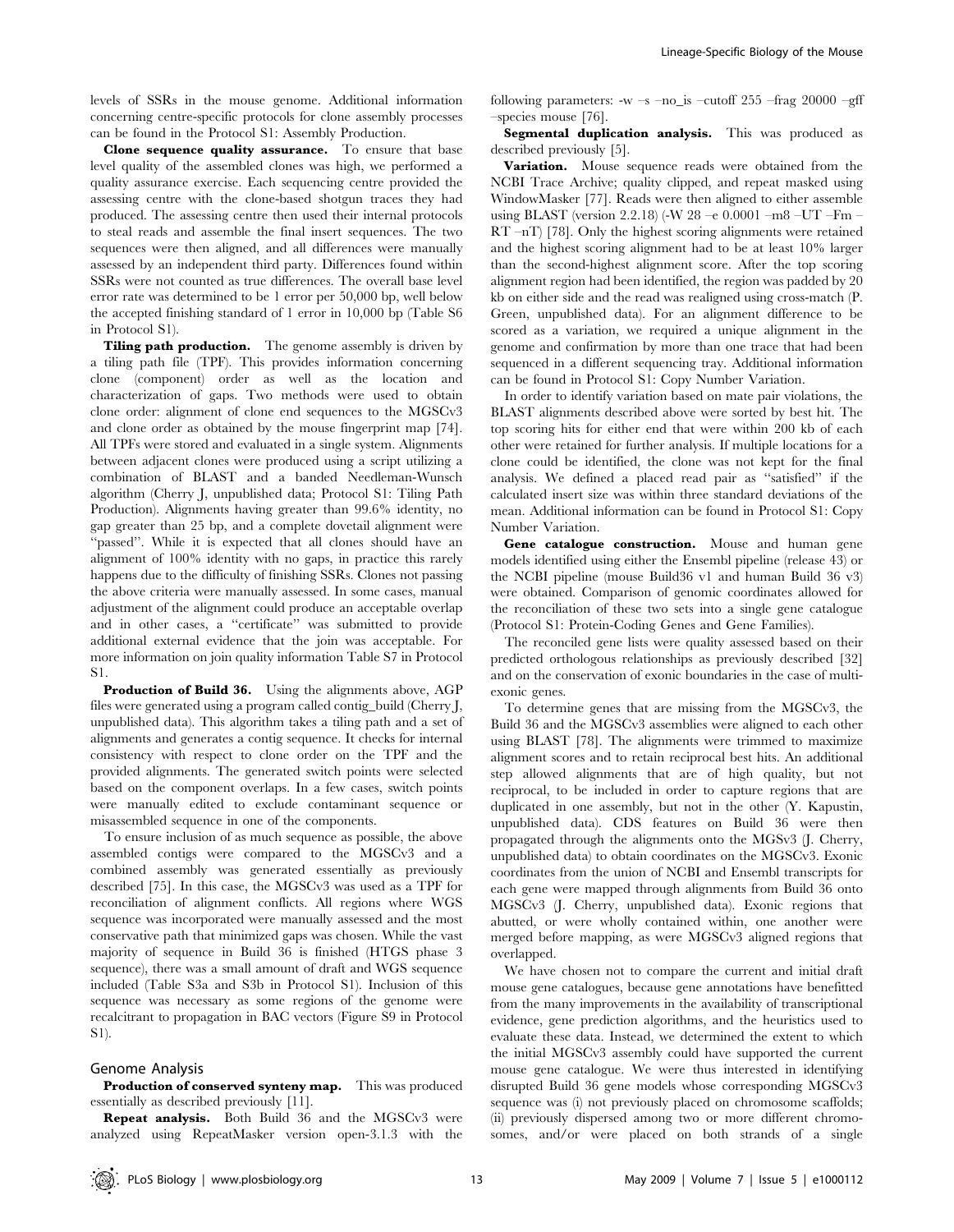chromosome; (iii) interdigitated, on the same strand, with sequence corresponding with an unrelated gene model; and (iv) entirely absent from this early assembly. We describe any such gene model as being ''unmatched'' in MGSCv3. These four unmatched criteria were applied in order. The remaining ''matched'' Build 36 gene models are contiguous and their exons do not overlap with other gene models on the same strand in both Build 36 and MGSCv3 assemblies. With few (65) exceptions, these gene models are placed on the same chromosome and strand in both assemblies.

For each Build 36 gene model, we then tabulated its exonic regions according to these four unmatched criteria. This allowed us to estimate the proportion of Build 36 exonic nucleotides that could have been predicted correctly in the early MGSCv3 assembly. Build 36 gene models were deemed to be ''substantially disrupted'' (see Main Text: Mouse and Human Protein Coding Gene Repetoires) in MGSCv3 if greater than 25% of its exonic sequence falls into any of these four categories.

Links to our gene catalogues and further details of these analyses can be found in Protocol S1 (Assembly Comparison and Analysis: Protein Coding Genes and Gene Families).

Identifying ancestral and derived ncRNAs. We looked for evidence of human transcription for a set of known, mouse long ncRNAs [63] using human ESTs and RNA sequences from GenBank. The coordinates of all human ESTs and RNAs available from GenBank that mapped uniquely to regions outside of known protein-coding genes in the human genome (Ensembl v50; 384,861 sequences) were mapped onto the mouse Build 36 assembly using the human–mouse genome alignment data and the LiftOver tool from University of California Santa Cruz [79]. We used default parameters and set the minimum ratio of mapped nucleotides to 0.2, which was appropriate for the human–mouse divergence. Of 145,321 sequences that map to the mouse assembly, only those found outside of known proteincoding genes in the mouse genome were considered for further analysis (96,367 human ESTs or RNAs). To identify candidate ancestral noncoding transcripts, we selected mouse ncRNAs from the previously described set of 3,051 mouse long noncoding genes that overlapped by one or more nucleotides these mapped human intergenic ESTs and RNAs. The statistical significance of this overlap was determined using a genome-wide association procedure that accounts for G*+*C-content and chromosomal biases [63]. The statistical significance for the overlap between mouse non-coding RNAs and the annotated mouse repeat-derived sequence [80] were determined similarly, using mouse intergenic sequence as the null model. The significance of the increased fraction of overlapping sequence between repetitive elements and conserved over nonconserved mouse ncRNAs was determined using a Fisher's exact test.

## Supporting Information

**Protocol S1** Supporting figures, tables, and text. All supporting information can be found at the following Website: http://www. ncbi.nlm.nih.gov/projects/genome/guide/mouse/Build36\_Publication\_Supplement/.

Found at: doi:10.1371/journal.pbio.1000112.s001 (0.04 MB DOC)

## Acknowledgments

The authors would like to thank the extended staff of all of the genome centres involved in this project. Without their hard work and dedication, this project would not have been possible.

The Mouse Genome Sequencing Consortium consists of the following members, displayed with their affiliations:

At the Human Genome Sequencing Center, Baylor College of Medicine, Houston, Texas, United States of America; and Department of Molecular and Human Genetics, Baylor College of Medicine, Houston, Texas, United States of America: Donna M. Muzny, Shannon Dugan-Rocha, Yan Ding, Steven E. Scherer, Christian J. Buhay, Andrew Cree, Judith Hernandez, Michael Holder, Jennifer Hume, Laronda R. Jackson, Christie Kovar, Sandra L. Lee, Lora R. Lewis, Michael L. Metzker, Lynne V. Narareth, Aniko Sabo, Erica Sodergren, and Richard A. Gibbs.

At The Broad Institute of MIT and Harvard, Cambridge, Massachusetts, United States of America: Michael C. Zody, Michael FitzGerald, April Cook, David B. Jaffe, Manuel Garber, Andrew R. Zimmer, Mono Pirun, Lyndsey Russell, Ted Sharpe, Michael Kamal-Kabir Chaturvedi, Jane Wilkinson, Kurt LaButti, Xiaoping Yang, Daniel Bessette, Nicole R. Allen, Cindy Nguyen, Thu Nguyen, Chelsea Dunbar, Rakela Lubonja, Charles Matthews, Xiaohong Liu, Mostafa Benamara, Tamrat Negash, Tashi Lokyitsang, Karin Decktor, Bruno Piqani, Glen Munson, Pema Tenzin, Sabrina Stone, Pendexter Macdonald, Harindra Arachchi, Amr Abouelleil, Annie Lui, Margaret Priest, Gary Gearin, Adam Brown, Lynne Aftuck, Terrance Shea, Sean Sykes, Aaron Berlin, Jeff Chu, Kathleen Dooley, Daniel Hagopian, Jennifer Hall, Nabil Hafez, Cherylyn L Smith, Peter Olandt, Karen Miller, Vijay Ventkataraman, Anthony Rachupka, Lester Dorris, III, Laura Ayotte, Richard Mabbitt, Jeffrey Erickson, Andrea Horn, Peter An, Jerome W. Naylor, Sampath Settipalli, The Broad Institute Genome Sequencing Platform, Broad Institute Genome Assembly Team, Eric S. Lander, and Kerstin Lindblad-Toh.

At The Genome Center at Washington University, St. Louis, Missouri, United States of America: Richard K. Wilson, Tina A. Graves, Robert S. Fulton, Susan M. Rock, LaDeana W. Hillier, Asif T. Chinwalla, Kelly Bernard, Laura P. Courtney, Catrina Fronick, Lucinda L. Fulton, Michelle O'Laughlin, Colin L. Kremitzki, Patrick J. Minx, Joanne O. Nelson, Kyriena L. Schatzkamer, Cynthia Strong, Aye M. Wollam, George M. Weinstock, and Shiaw-Pyng Yang.

At The Wellcome Trust Sanger Institute, Hinxton, Cambridge, United Kingdom: Jane Rogers, Darren Grafham, Sean Humphray, Christine Nicholson, Christine Bird, Andrew J. Brown, John Burton, Chris Clee, Adrienne Hunt, Matt C. Jones, Christine Lloyd, Lucy Matthews, Karen Mclaren, Stuart Mclaren, Kirsten McLay, Sophie A Palmer, Robert Plumb, Ratna Shownkeen, Sarah Sims, Mike A Quail, Siobhan L. Whitehead, and David L. Willey.

Other sequence producers include the following:

At the University of Oklahoma Advanced Center for Genome Technology, Norman, Oklahoma, United States of America: Stephane Deschamps, Steven Kenton, Lin Song, Trang Do, and Bruce Roe.

At the National Institutes of Health Intramural Sequencing Center and Genome Technology Branch, National Human Genome Research Institute, National Institutes of Health, Bethesda, Maryland, United States of America: NISC Comparative Sequencing Program, Gerard G. Bouffard, Robert W. Blakesley, and Eric D. Green.

At the Harvard Medical School Partners Healthcare Center for Genetics and Genomics, Boston, Massachusetts, United States of America: Raju Kucherlapati, George Grills, Li Li, and Kate T. Montgomery.

At the Lita Annenberg Hazen Genome Sequencing Center, Cold Spring Harbor Laboratory, Cold Spring Harbor, New York, United States of America: Melissa Kramer, Lori Speigel, and W. Richard McCombie.

At the Joint Genome Institute, US Department of Energy, Walnut Creek, California: Susan Lucas, Astrid Terry, Laurie Gordon, and Lisa Stubbs.

At Lawrence Livermore National Laboratory, Livermore, California, United States of America: Laurie Gordon, and Lisa Stubbs. Lisa Stubbs' current address is: Institute for Genomic Biology, University of Illinois, Urbana, Illinois, United States of America.

At the Medical Research Council Harwell, Mammalian Genetics Unit, Oxfordshire, United Kingdom: Paul Denny, Steve D. M. Brown, and Anne-Marie Mallon.

At the Medical Research Council Rosalind Franklin Centre for Genomics Research, Hinxton Genome Campus, United Kingdom: R. Duncan Campbell and Marc R. M. Botherby.

At the Medical Research Council Human Genetics Unit, Edinburgh, United Kingdom: Ian J. Jackson.

At Agencourt Bioscience Corp, Beverly, Massachusetts, United States of America: Marc J. Rubenfield, Andrea M. Rogosin, and Douglas R. Smith.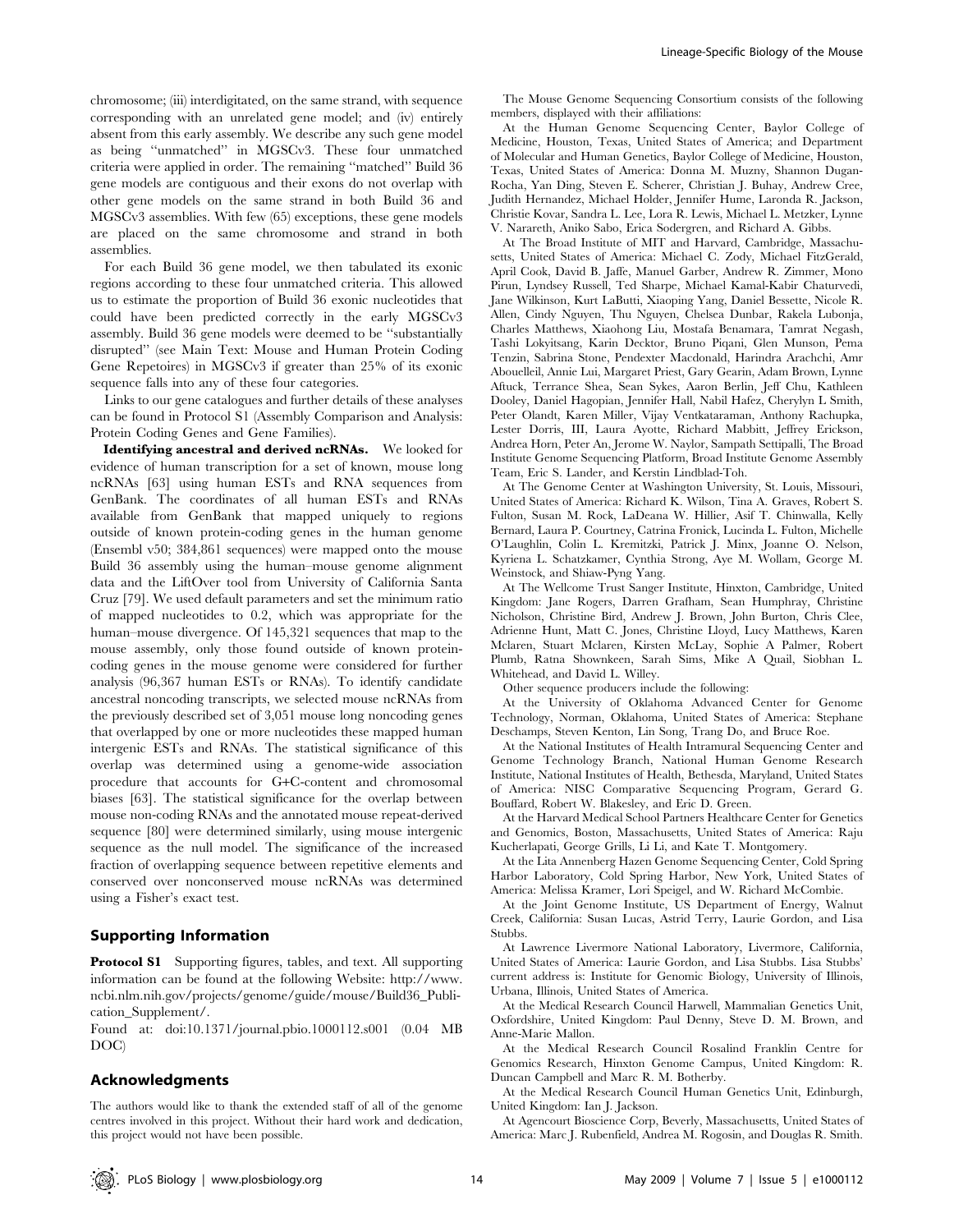The author(s) have made the following declarations about their contributions: Conceived and designed the experiments: DMC LG DCS KLT CPP. Performed the experiments: DMC LG LWH MZ SG XS CJB

#### References

- 1. Murphy WJ, Pringle TH, Crider TA, Springer MS, Miller W (2007) Using genomic data to unravel the root of the placental mammal phylogeny. Genome Res 17: 413–421.
- 2. Rossant J, McKerlie C (2001) Mouse-based phenogenomics for modelling human disease. Trends Mol Med 7: 502–507.
- 3. Ohno S (1970) Evolution by gene duplication. New York: Springer-Verlag.
- 4. Bailey JA, Gu Z, Clark RA, Reinert K, Samonte RV, et al. (2002) Recent segmental duplications in the human genome. Science 297: 1003–1007.
- 5. She X, Cheng Z, Zöllner S, Church DM, Eichler EE (2008) Mouse segmental duplication and copy number variation. Nat Genet. 40: 909–914. doi:10.1038/ ng.172.
- 6. Nguyen D, Webber C, Hehir-Kwa J, Pfundt R, Veltman J, et al. (2008) Reduced purifying selection prevails over positive selection in human copy number variant evolution. Genome Res 18: 1711–1723. doi:10.1101/gr.077289.108.
- 7. Bailey JA, Eichler EE (2006) Primate segmental duplications: crucibles of evolution, diversity and disease. Nat Rev Genet 7: 552–564. doi:10.1038/ nrg1895.
- 8. Birtle Z, Goodstadt L, Ponting C (2005) Duplication and positive selection among hominin-specific PRAME genes. BMC Genomics 6: 120.
- 9. Laukaitis CM, Heger A, Blakley TD, Munclinger P, Ponting CP, et al. (2008) Rapid bursts of androgen-binding protein (Abp) gene duplication occurred independently in diverse mammals. BMC Evol. Biol 8: 46. doi: 10.1186/1471- 2148-8-46.
- 10. Jackson M, Watt AJ, Gautier P, Gilchrist D, Driehaus J, et al. (2006) A murine specific expansion of the Rhox cluster involved in embryonic stem cell biology is under natural selection. BMC Genomics 7: 212. doi:10.1186/1471-2148-8-46.
- 11. Waterston RH, Lindblad-Toh K, Birney E, Rogers J, Abril JF, et al. (2002) Initial sequencing and comparative analysis of the mouse genome. Nature 420: 520–562.
- 12. Gibbs RA, Weinstock GM, Metzker ML, Muzny DM, Sodergren EJ, et al. (2004) Genome sequence of the Brown Norway rat yields insights into mammalian evolution. Nature 428: 493–521.
- 13. Initial sequence of the chimpanzee genome and comparison with the human genome (2005) Nature 437: 69–87.
- 14. Lindblad-Toh K, Wade CM, Mikkelsen TS, Karlsson EK, Jaffe DB, et al. (2005) Genome sequence, comparative analysis and haplotype structure of the domestic dog. Nature 438: 803–819.
- 15. Mikkelsen TS, Wakefield MJ, Aken B, Amemiya CT, Chang JL, et al. (2007) Genome of the marsupial Monodelphis domestica reveals innovation in noncoding sequences. Nature 447: 167–177.
- 16. Gibbs RA, Rogers J, Katze MG, Bumgarner R, Weinstock GM, et al. (2007) Evolutionary and biomedical insights from the rhesus macaque genome. Science 316: 222–234.
- 17. She X, Jiang Z, Clark RA, Liu G, Cheng Z, et al. (2004) Shotgun sequence assembly and recent segmental duplications within the human genome. Nature 431: 927–930.
- 18. Bailey JA, Church DM, Ventura M, Rocchi M, Eichler EE (2004) Analysis of segmental duplications and genome assembly in the mouse. Genome Res 14: 789–801.
- 19. International Human Genome Sequencing Consortium (2004) Finishing the euchromatic sequence of the human genome. Nature 431: 931–945.
- 20. Pevzner P, Tesler G (2003) Human and mouse genomic sequences reveal extensive breakpoint reuse in mammalian evolution. Proc Natl Acad Sci U S A 100: 7672–7677. doi:10.1073/pnas.1330369100.
- 21. Armengol L, Pujana MA, Cheung J, Scherer SW, Estivill X (2003) Enrichment of segmental duplications in regions of breaks of synteny between the human and mouse genomes suggest their involvement in evolutionary rearrangements. Hum Mol Genet 12: 2201–2208. doi:10.1093/hmg/ddg223.
- 22. Chittenden L, Lu X, Cacheiro NLA, Cain KT, Generoso W, et al. (2002) A new mouse model for autosomal recessive polycystic kidney disease. Genomics 79: 499–504. doi:10.1006/geno.2002.6731.
- 23. Murphy WJ, Agarwala R, Schäffer AA, Stephens R, Smith C, et al. (2005) A rhesus macaque radiation hybrid map and comparative analysis with the human genome. Genomics 86: 383–295. doi:10.1016/j.ygeno.2005.05.013.
- 24. She X, Jiang Z, Clark RA, Liu G, Cheng Z, et al. (2004) Shotgun sequence assembly and recent segmental duplications within the human genome. Nature 431: 927–930. doi:10.1038/nature03062.
- 25. Venter JC, Adams MD, Myers EW, Li PW, Mural RJ, et al. (2001) The sequence of the human genome. Science 291: 1304–1351.
- 26. Maksakova IA, Romanish MT, Gagnier L, Dunn CA, van de Lagemaat LN, et al. (2006) Retroviral elements and their hosts: insertional mutagenesis in the mouse germ line. PLoS Genet 2: e2. doi:10.1371/journal.pgen.0020002.
- 27. Whitelaw E, Martin DI (2001) Retrotransposons as epigenetic mediators of phenotypic variation in mammals. Nat Genet 27: 361–365. doi:10.1038/86850.

RA JLC MD WH YK PM DM ZB ACM TG SZ BT KP CC MP JH RR DF JAL ZC TMGSC. Analyzed the data: DMC LG LWH MZ SG XS CJB DCS ZC EEE CPP. Contributed reagents/materials/analysis tools: DMC LG. Wrote the paper: DMC LG LWH MZ KLT EEE CPP.

- 28. Marques-Bonet T, Kidd JM, Ventura M, Graves TA, Cheng Z, et al. (2009) A burst of segmental duplications in the genome of the African great ape ancestor. Nature 457: 877–481. doi:10.1038/nature07744.
- 29. National Center for Biotechnology Information. NCBI Annotation Information. Available: http://www.ncbi.nlm.nih.gov/projects/genome/guide/build.shtml. Accessed 24 February 2009.
- 30. Ensembl. Gene Annotation. Available: http://www.ensembl.org/info/docs/ genebuild/index.html. Accessed 24 February 2009.
- 31. Huang H, Winter EE, Wang H, Weinstock KG, Xing H, et al. (2004) Evolutionary conservation and selection of human disease gene orthologs in the rat and mouse genomes. Genome Biol 5: R47.
- 32. Goodstadt L, Ponting CP (2006) Phylogenetic reconstruction of orthology, paralogy, and conserved synteny for dog and human. PLoS Comput Biol 2: e133. doi:10.1371/journal.pcbi.0020133.
- 33. Goodstadt L, Heger A, Webber C, Ponting CP (2007) An analysis of the gene complement of a marsupial, Monodelphis domestica: evolution of lineagespecific genes and giant chromosomes. Genome Res 17: 969–981.
- 34. Clamp M, Fry B, Kamal M, Xie X, Cuff J, et al. (2007) Distinguishing proteincoding and noncoding genes in the human genome. Proc Natl Acad Sci U S A 104: 19428–19433. doi:10.1073/pnas.0709013104.
- 35. Rouquier S, Blancher A, Giorgi D (2000) The olfactory receptor gene repertoire in primates and mouse: evidence for reduction of the functional fraction in primates. Proc Natl Acad Sci U S A 97: 2870–2874.
- 36. Young JM, Kambere M, Trask BJ, Lane RP (2005) Divergent V1R repertoires in five species: Amplification in rodents, decimation in primates, and a surprisingly small repertoire in dogs. Genome Res 15: 231–240.
- 37. Liman ER, Innan H (2003) Relaxed selective pressure on an essential component of pheromone transduction in primate evolution. Proc Natl Acad Sci U S A 100: 3328–3332.
- 38. Emes RD, Riley MC, Laukaitis CM, Goodstadt L, Karn RC, et al. (2004) Comparative evolutionary genomics of androgen-binding protein genes. Genome Res 14: 1516–1529.
- 39. Jacobs LL, Downs WR (1994) The evolution of murine rodents in Asia. Nat Sci Museum Monographs 8: 149–156.
- 40. Abd El-Aziz MM, Barragan I, O'Driscoll CA, Goodstadt L, Prigmore E, et al. (2008) EYS, encoding an ortholog of Drosophila spacemaker, is mutated in autosomal recessive retinitis pigmentosa. Nat Genet. 40: 1285–1287.
- 41. Söderlund D, Canto P, Méndez JP (2002) Identification of three novel mutations in the KAL1 gene in patients with Kallmann syndrome. J Clin Endocrinol Metab 87: 2589–2592.
- 42. Ross MT, Grafham DV, Coffey AJ, Scherer S, McLay K, et al. (2005) The DNA sequence of the human X chromosome. Nature 434: 325–337.
- 43. Perry J, Palmer S, Gabriel A, Ashworth A (2001) A short pseudoautosomal region in laboratory mice. Genome Res 11: 1826–1832.
- 44. Kipling D, Wilson HE, Thomson EJ, Lee M, Perry J, et al. (1996) Structural variation of the pseudoautosomal region between and within inbred mouse strains. Proc Natl Acad Sci U S A 93: 171–175.
- 45. Bolliger MF, Pei J, Maxeiner S, Boucard AA, Grishin NV, et al. (2008) Unusually rapid evolution of Neuroligin-4 in mice. Proc Natl Acad Sci U S A 105: 6421–6426. doi:10.1073/pnas.0801383105.
- 46. Salido EC, Li XM, Yen PH, Martin N, Mohandas TK, et al. (1996) Cloning and expression of the mouse pseudoautosomal steroid sulphatase gene (Sts). Nat Genet 13: 83–86. doi:10.1038/ng0596-83.
- 47. Spiess A, Walther N, Müller N, Balvers M, Hansis C, et al. (2003) SPEER-a new family of testis-specific genes from the mouse. Biol Reprod 68: 2044–2054.
- 48. Iida H, Ichinose J, Kaneko T, Mōri T, Shibata Y (2004) Complementary DNA cloning of rat spetex-1, a spermatid-expressing gene-1, encoding a 63 kDa cytoplasmic protein of elongate spermatids. Mol Reprod Dev 68: 385–393.
- 49. Tu S, Shin Y, Zago WM, States BA, Eroshkin A, et al. (2007) Takusan: a large gene family that regulates synaptic activity. Neuron 55: 69–85.
- 50. Dade´ S, Callebaut I, Mermillod P, Monget P (2003) Identification of a new expanding family of genes characterized by atypical LRR domains. Localization of a cluster preferentially expressed in oocyte. FEBS Lett 555: 533–538.
- 51. Lammers JHM, Offenberg HH, Van Aalderen M, Vink ACG, Dietrich AJJ, et al. (1994) : The gene encoding a major component of synaptonemal complexes of rat is related to X-linked lymphocyte-regulated genes. Mol Cell Biol; 14: 1137–1146.
- 52. Oh B, Hwang SY, Solter D, Knowles BB (1997) : Spindlin, a major maternal transcript expressed in the mouse during the transition from oocyte to embryo. Development, 124: 493–503.
- 53. Reynard LN, Turner JM, Cocquet J, Mahadevaiah SK, Touré A, et al. (2007) : Expression analysis of the mouse multi-copy X-linked gene Xlr-related, meiosisregulated (Xmr), reveals that Xmr encodes a spermatid-expressed cytoplasmic protein, SLX/XMR. Biol Reprod, 77: 329–35. doi: 10.1095/biolreprod.107.061101.